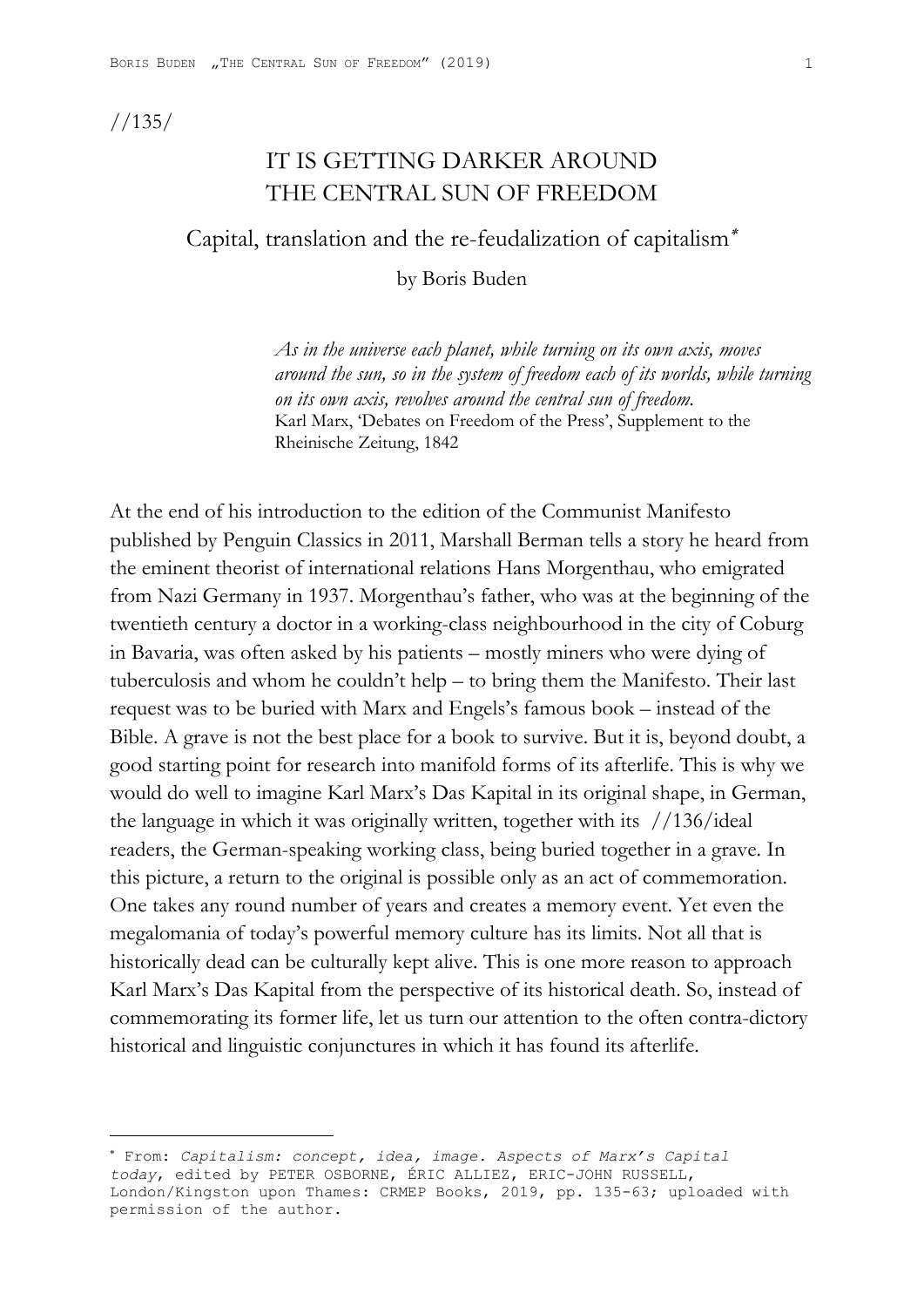## *Freedom as a freedom from Marx*

Almost a century after Hans Morgenthau's father helped his dying patients to take Marx and Engels's books with them to the grave, new people were celebrating getting finally rid of their writings. Speaking in the same text of the situation in Central and Eastern Europe shortly after the fall of the Berlin Wall in 1989, Berman writes: '[A]t the end of the twentieth century, there were plenty of excitizens of Communist police states who felt that life without Marx was liberation.'1 This, however, shall not surprise us if we remember that Marx's writings, together with other texts belonging to the corpus of so-called Marxist–Leninist literature, were in these places for decades canonized as dogma and, as such, ideologically supportive of the local dictatorial regimes. Berman calls it a disaster – a disaster for Karl Marx's texts and their true readers. This is why those readers also embraced the fall of historical communism as liberation. It was only in a life without Marx that his texts could be read freely again.

//137/The question is, however, who are these true readers of Marx? Berman leaves no doubt: 'Intellectuals all over the world have welcomed this end-of-the century crash as a fortunate fall.'2 If Berman is right, it was precisely the historical defeat of Marx's ideas that has saved them for posterity. Moreover, it seems that only after the history and the people who were making it had abandoned Marx's concepts and trashed his arguments could these reappear in their original theoretical innocence, as if miraculously purified of the dirt of historical praxis. The transformation resembles some sort of post-historical sublimation of Marxism, in which the whole realm of history retroactively appears as a foreign, hostile land for Karl Marx's original ideas, a quasi-dialectical moment of their alienation from which they have now recovered, restoring themselves in their genuine ahistorical authenticity. Finally, how are we to think of Berman's 'intellectuals all over the world'? Are they really Marx's genuine readers? Was he not rather writing for a different audience, those 'workers of the world' whom he and Engels addressed explicitly at the end of the Manifesto? In fact, Berman makes no significant distinction between them. Already in *All That Is Solid Melts into Air* he quoted Marx's words from the Manifesto on the historical achievement of the modern bourgeoisie, which 'has stripped of its halo every occupation hitherto honoured

<sup>&</sup>lt;sup>1</sup> Marshall Berman, 'Tearing Away the Veils: The Communist Manifesto', www. dissentmagazine.org/online\_articles/tearing-away-the-veils-the-communistmanifesto.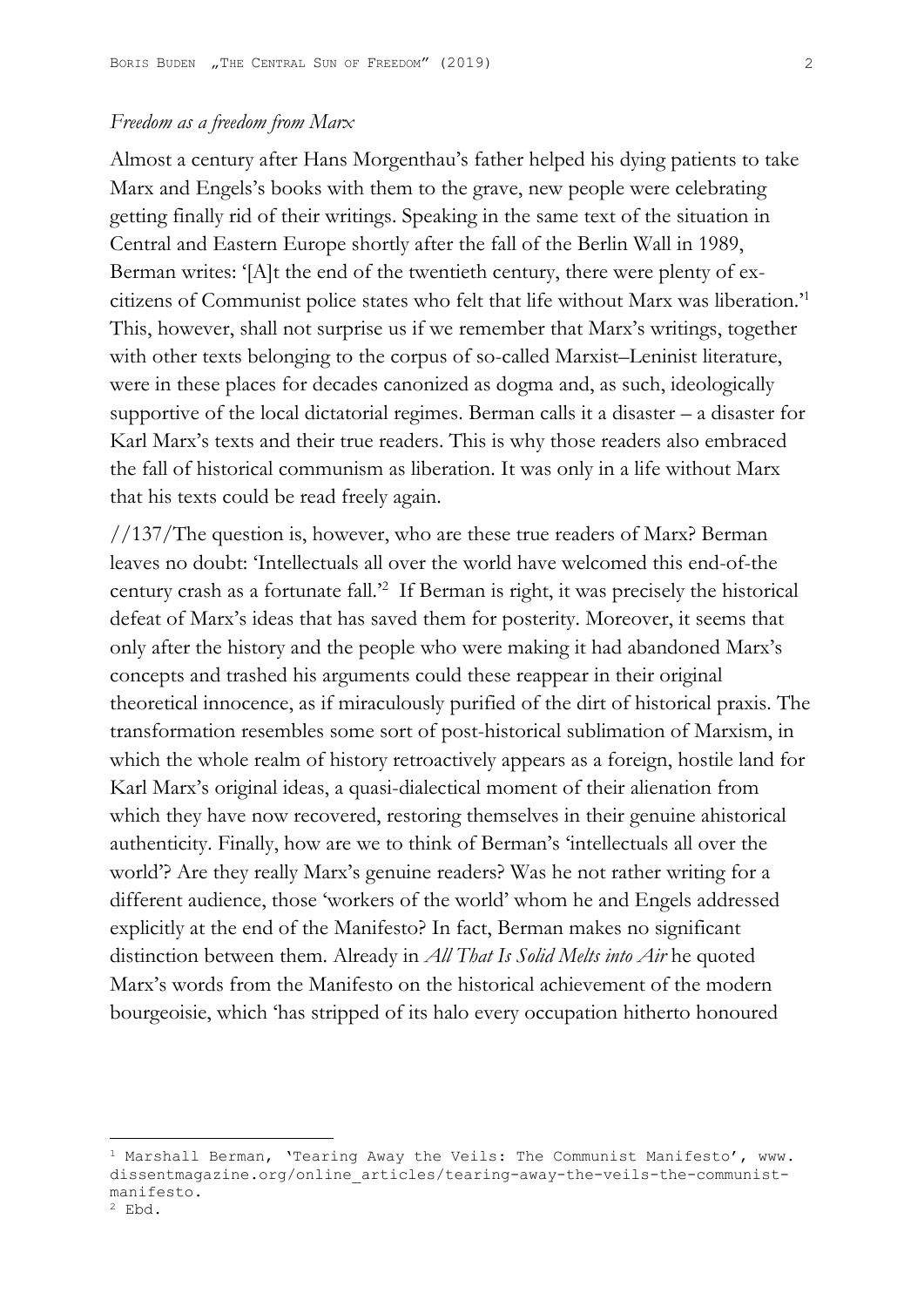and looked up to in reverent awe. It has converted the doctor, the lawyer, the priest, the poet, the man of science, into its paid wage-labourers.<sup>33</sup>

As far as capitalism puts both intellectuals and workers into the same wage-relation, they also share a common class and historical position. This is why Berman can see in today's intellectuals of the world //138/the rightful heirs to the emancipatory legacy of the historical workers' movements, those proletarians who once had nothing to lose but their chains.

However, there is something the intellectuals of the world still have to lose: the freedom that Berman has implicitly ascribed to their social role and that makes it possible for them to detach themselves from historical praxis and encounter 'directly' the authentic world of Marx's ideas. But this type of freedom does not look like something new. Indeed, it unavoidably evokes an old idea of public reason, or more precisely Immanuel Kant's concept of the freedom to make public use of one's reason, as opposed to its private use.<sup>4</sup> In fact, it is today in direct contradiction to the commonsensical differentiation of public and private. For Kant, those who, for instance, work in what we call the public sector are restricted in their use of reason by the mechanism for which they work – that is, by the will of the government. So they cannot argue freely, because they must obey. However, if they regard themselves at the same time as members of the whole community, or of a society of world citizens, and in the role of scholars address the general public, they will nevertheless be able to use their reason freely – that is, publicly.

This might explain why Berman and all genuine readers of Karl Marx have welcomed 'a life without Marx' brought about by the crash of 1989. In Kant's sense, it liberated Marx's writings from their private use – by, for instance, those apparatchiks of an official Marxism, also known as Marxologues, who were not able to read Marx and discuss his ideas freely because they had to obey their totalitarian masters, the Party and the state. In other words, the post-1989 liberation of Marx's writings might be understood as a sort of reappropriation by public reason. It has  $//139/liberated Marx as author, who is now finally free – to$ address, as a scholar (Gelehrter), 'the intellectuals of the world', or, in Kant's parlance, the society of world citizens (Weltbürgergesellschaft).

<sup>3</sup> Marshal Berman, All That Is Solid Melts into Air: The Experience of Modernity, Harmondsworth: Penguin Books, 1988, p. 115. He uses the same quotation in 'Tearing Away the Veils: The Communist Manifesto', explicitly identifying intellectuals with workers 1. Marshall Berman, 'Tearing Away the Veils: The Communist Manifesto',

www.dissentmagazine.org/online\_articles/tearing-away-the-veils-thecommunist-manifesto.

<sup>4</sup> See Immanuel Kant, 'An Answer to the Question: "What is Enlightenment?"', in Kant: Political Writings, trans. H.B. Nisbet, ed. H.S. Reiss, Cambridge: Cambridge University Press, 1991, pp. 54–61.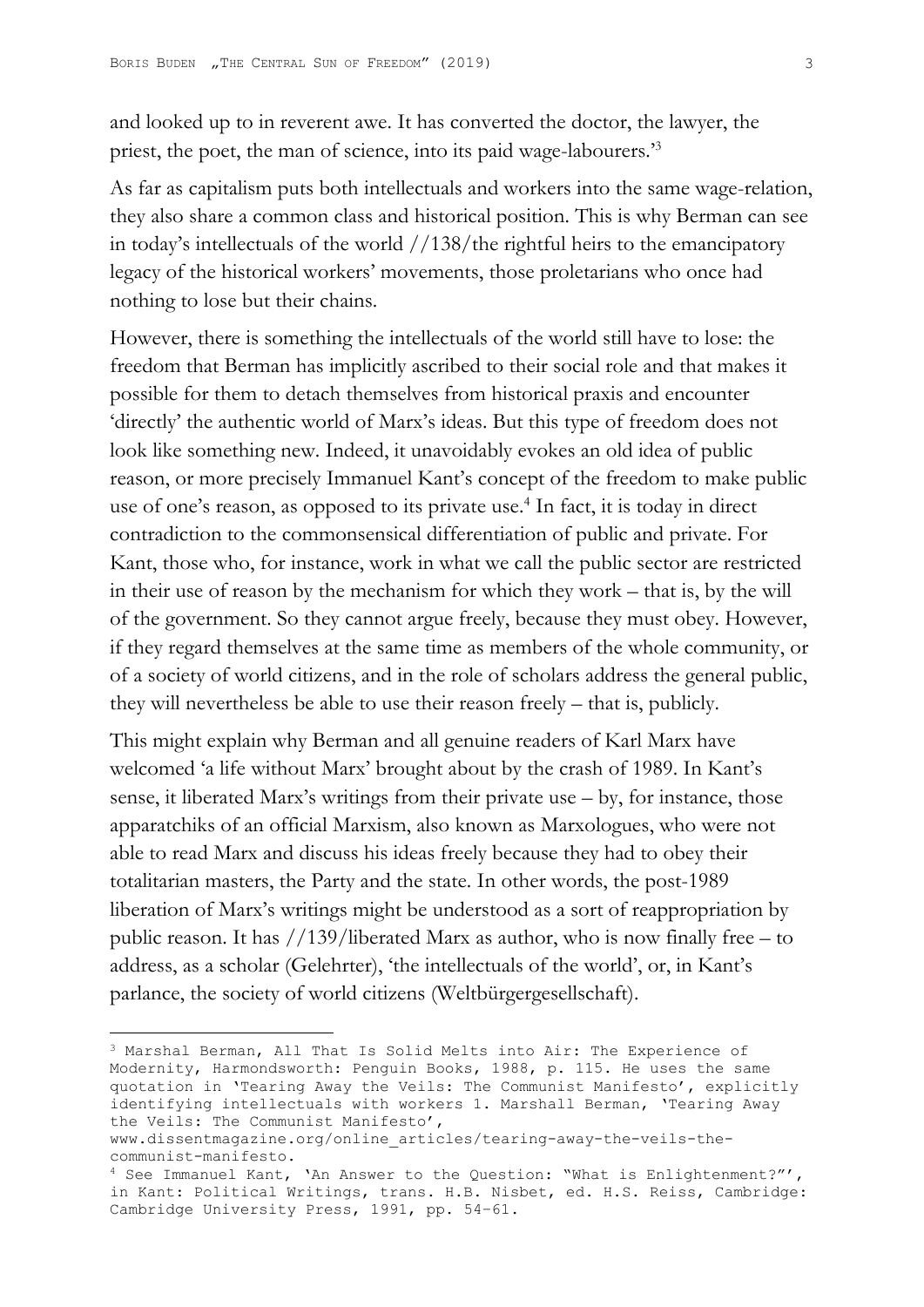Let us put aside the question of whether Karl Marx was ever a scholar. How can we identify the figure of the world intellectual? Is it a member of the cognitive elite of today's society of world citizens? One who actually belongs to this intellectual community? If it is a cosmopolitan community, is it also a universal one? And, after all, which language does this elite speak? Will it read Karl Marx's works in the language in which they were originally written? It is not difficult to recognize in Berman's notion of 'the intellectuals of the world' an older intellectual figure, which, in fact, still echoes in Kant's notion of Weltbürgergesellschaft – the socalled 'republic of letters': an international community of scholars of which Kant, for instance, was a typical member. It emerged at the time of the Renaissance, and as a new historical form of intellectual exchange it prepared and finally made possible the Age of Enlightenment.<sup>5</sup>

As is well known, the original language of the Republic of Letters was Latin. It was actually called Respublica Literaria or Respublica Literarum. Later in the seventeenth century it switched mostly to French. Finally, Kant wrote his works in German, following the example of the brightest minds of the Renaissance who abandoned Latin for their respective vernaculars, early prototypes of a new figure of the scholar: a bourgeois vernacular intellectual. Such was Marx too. He wrote his works in German in a time when the old Republic of Letters had already developed into something qualitatively different – both in a social and in a political sense – namely, what Habermas later termed 'the bourgeois public sphere' (der bürgerlichen Öffentlichkeit). Thus was //140/the old Latin Republic of Letters subsequently nationalized, or, more precisely, territorialized within the borders of a new political institution of a modern world and emerging capitalism, the bourgeois nation-state, in which the old vernaculars were finally tamed and disciplined (German Romantics would say gebildet, meaning educated and civilized) into national languages.

Marx lived in London but he wrote Das Kapital in German. If he lived today in Berlin, he would, for sure, write his main work in English – so that Berman's 'intellectuals of the world' could understand him.

<sup>5</sup> See Dirk van Miert, 'What Was the Republic of Letters? A brief Introduction to a Long History (1417–2008)', Groniek 204 (February/March 2016), pp. 269–86.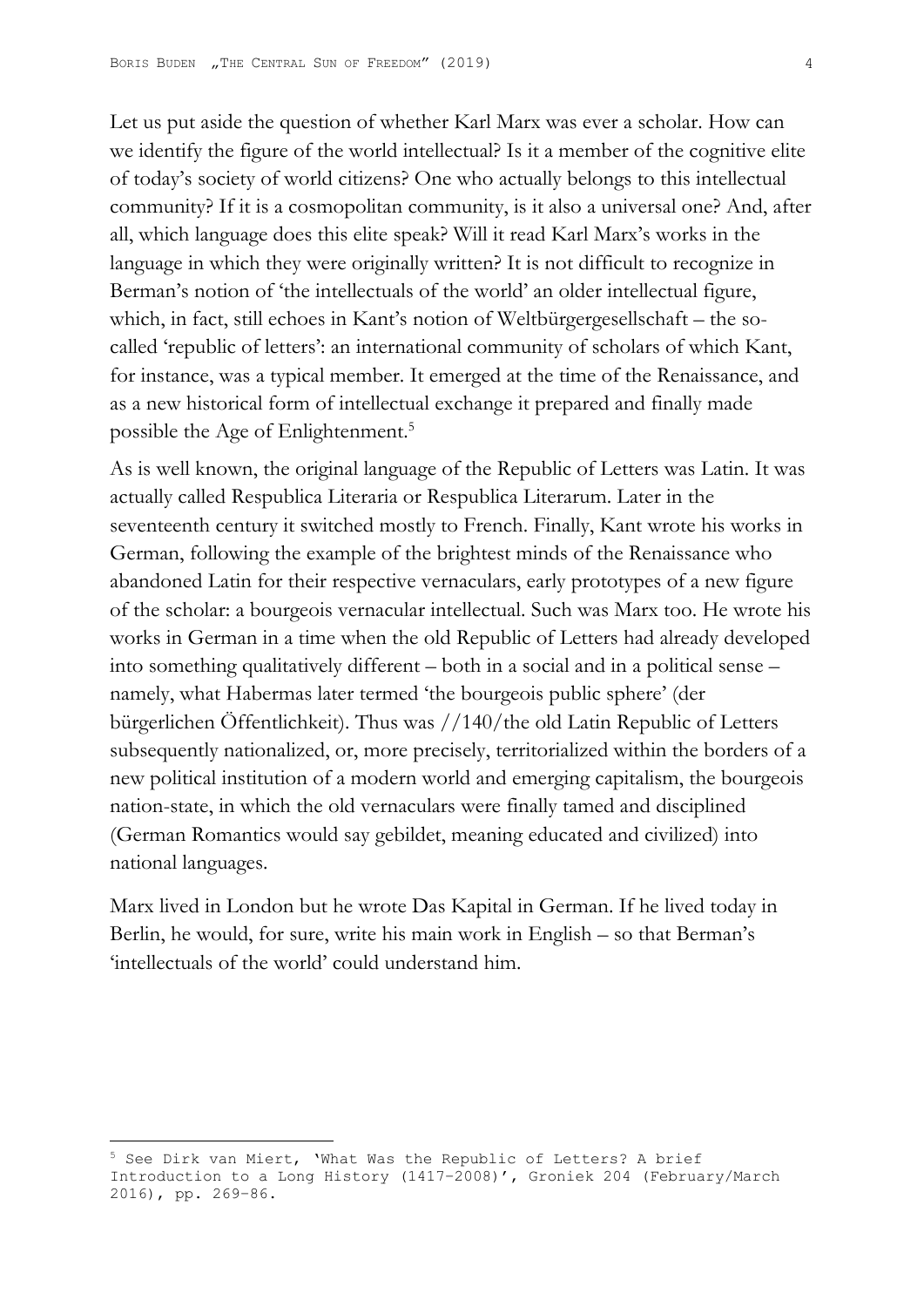## *Through the veil of translation*

We take it for granted that most if not all relevant discussions on Marx's Capital and the topics raised by the book take place today in English. As far as these discussions refer to the text itself, they rely on a translation, not on the original text in German. This circumstance, however, has been naturalized today to the point that it goes completely unnoticed. We think and talk about Marx in English as though he thought and wrote about our world in the same language. But he did not. And this can sometimes become an issue.

It was German Marxist Wolfgang Fritz Haug who recently spoke out about the trouble with the English translations of Das Kapital.<sup>6</sup> As an example he took one of today's most influential commentaries on Marx's major work, David Harvey's Companion to Marx's Capital.7 Haug, who himself published a similar commentary,8 argues, in short, that Harvey's interpretation //141/of Marx's text lacks accuracy and leads to misunderstanding of some of the most important concepts of Marx's theory. The reason: Harvey does not read German. In other words, Harvey's Companion does not follow Marx's own text but rather an English version of it handed down by Ben Fowkes – his English translation of the first volume of Das Kapital, which first appeared in 1976. The shifts of meaning that have arisen from this translation have, according to Haug, at certain points significantly influenced Harvey's interpretation of Marx's Capital and subsequently erected 'an epistemological barrier' for today's international left, constantly undermining their revived efforts to deepen the analysis of contemporary capitalism through rereadings of Marx's classical texts.<sup>9</sup>

One of the most striking examples of such shifts of meaning Haug detects is Fowkes often ignoring Marx's differentiation between the German adjectives stofflich, dinglich, sachlich and materiell.10 Fowkes renders them all as 'material', which results in a series of misinterpretations that are, according to Haug, 'fatal for

#### <sup>9</sup> Haug, 'On the Need', p. 63

<sup>6</sup> Wolfgang Fritz Haug, 'On the Need for a New English Translation of Marx's Capital', Socialism and Democracy, vol. 31, no. 1 (March 2017), pp. 60–86.  $7$  David Harvey, A Companion to Marx's Capital, London and New York: Verso, 2010.

<sup>8</sup> Vorlesungen zur Einführung ins 'Kapital' (Introductory Lectures on 'Capital') was first published in 1974. In fact, Haug and Harvey were not only born in the same year, 1935, but also both began to give courses on Marx's Capital in the same year, 1971, not only for students but also for unionized workers.

<sup>10</sup> Stofflich means 'stuff-like' and is for Marx the antonym of the sociohistorical form-determination; dinglich might be approximately translated as 'thing-like' and Marx opposes it to the relational and processual; sachlich also means 'thing-like', but Marx uses it as the antonym of 'personal'; and materiell translates as 'material'. Ibid., pp. 75–6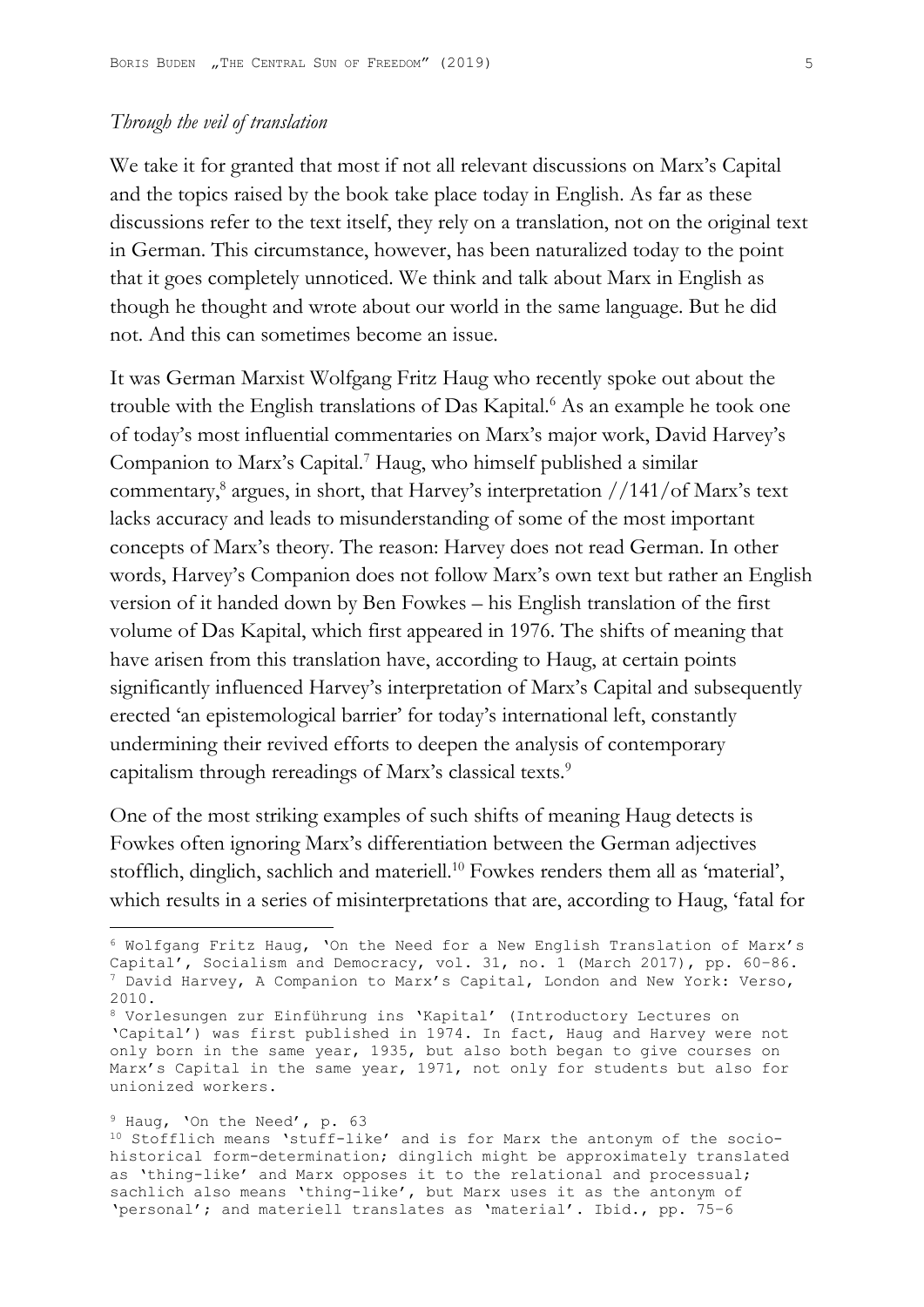materialist thought'.<sup>11</sup> The consequence is, as he concludes, that the international left today gets 'a Marx bereft of his materialism, and an historical materialism without historical materiality'.<sup>12</sup>

This applies concretely to Harvey's interpretation of Capital. Here, as Haug shows, Fowkes's translation of Marx's expression dinglich as 'material' leads Harvey to conclude – reasoning by way of opposition – that 'unreified' (unverdinglichte) social relations are for Marx objective but nevertheless 'immaterial'. So, he argues, one cannot sensuously apprehend them; in Harvey's own words, 'you cannot actually see, touch or feel social relations directly'.13

//142/This has further consequences for Harvey's understanding of Marx's concept of commodity fetishism. Here, Fowkes translates Marx's well-known designation of commodities as sinnlich übersinnliche oder gesellschaftliche Dinge14 as 'sensuous things which are at the same time supra-sensible or social'. While Marx's original notion more accurately translated as 'sensuous-supra- sensuous or social' keeps both 'sensuous' and 'supra-sensuous' together. Despite – or, to put it more precisely, because of – the contradiction in meaning, Fowkes separates them and so facilitates Harvey's understanding of Marx's concept of the social as something supra-sensible; that is, something immaterial, yet still in a way objective. When this gets applied concretely to the concept of commodity fetishism – Marx's explanation of how a social relation between humans themselves assumes in a commodity the fantastic form of a relation between things – it becomes in Harvey's interpretation 'an absence of an immediate producers–consumers relation that is effected by the market exchange of things'.15 To illustrate the meaning of the fetish character of commodity form, he uses the example of a person who goes into a supermarket to buy a head of lettuce. To do this, one has to put down a certain sum of money. The material relation between the money and the lettuce expresses in fact a social relation because the price is socially determined. And here Harvey concludes: 'Hidden within this market exchange of things is a relation between you, the consumer, and the direct producers – those who laboured to produce the lettuce.'16 So, as Haug states, Harvey reduces the concept of commodity fetishism to a lack of knowledge about the relations between consumers and producers. This ends in Harvey establishing a //143/causal relation between globalization and

 $11$  Ebd. 75.

<sup>12</sup> Ebd. 63.

<sup>13</sup> Ibid., pp. 63, 76. The quotation from Harvey's Companion: ibid., p. 33. Haug, on the contrary, argues that social relations, however, can be empirically and also sensuously observed; ibid., p. 76. 14 23/86

<sup>15</sup> Haug 80

<sup>16</sup> Harvey 39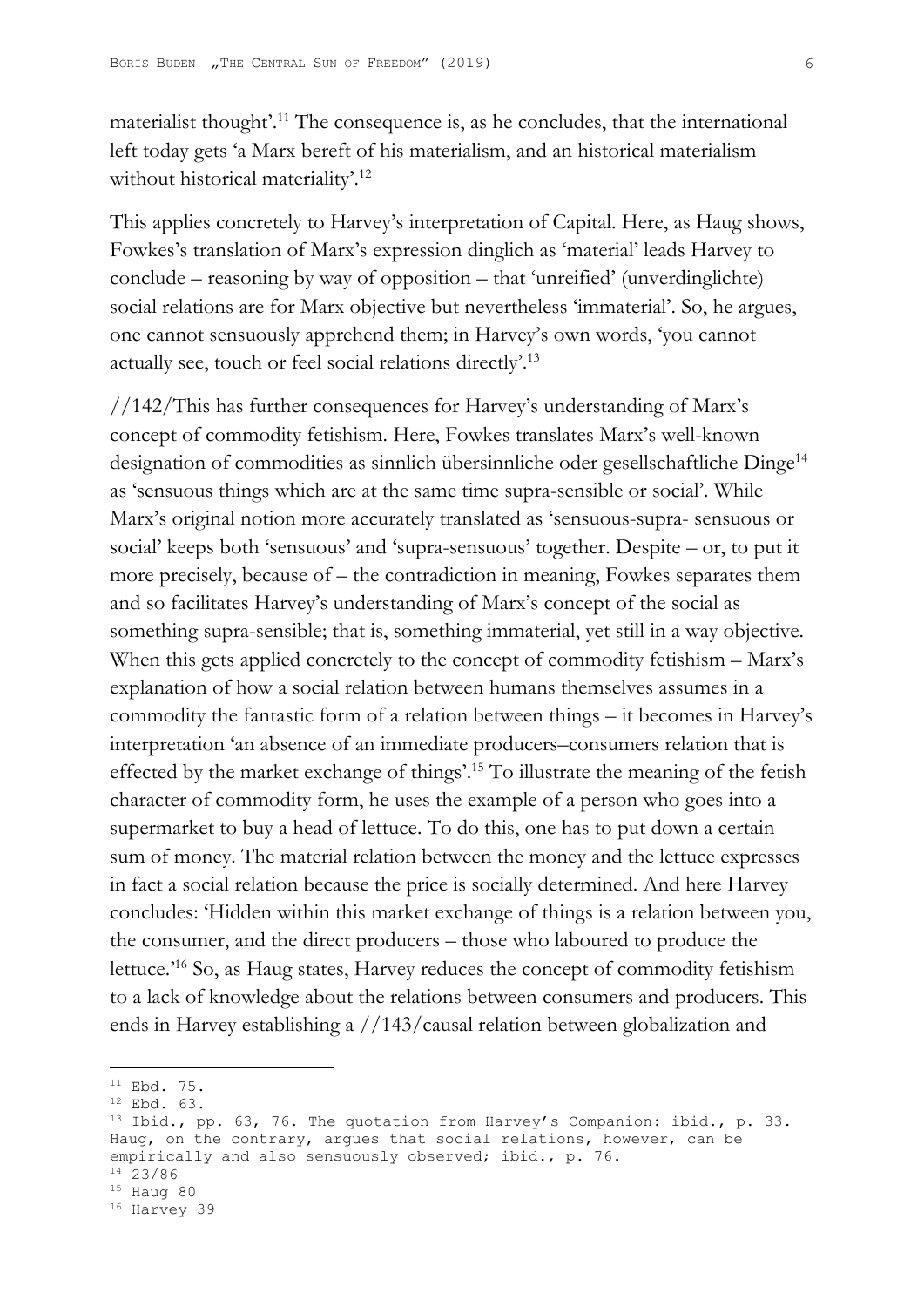fetishism: '[I]n highly complicated systems of exchange it is impossible to know anything about the labour or the labourers, which is why fetishism is inevitable in the world market.'17

For Haug, however, the fetishism that is intrinsic to the world of commodities, of money and of capital has nothing to do with the difference between the national market and the world market. It has nothing to do with the 'subjective ignorance' of the consumers 'about that labour or the labourers' either. Moreover, a relation of consumption is for Haug not at all at the core of Marx's concept of commodity fetishism. Rather, it is about a relation among producers, a relation of production. In fetishism, the ability of the products as commodities to make themselves autonomous expresses itself in relation to those who have produced them. Commodity fetishism is about the powerlessness of the producers vis-à-vis the life of their own products. One does not have fully to agree with Wolfgang Fritz Haug when it comes to the extent and gravity of misinterpretations that are generated by the shifts in meaning that almost unavoidably take place when a text is translated into another language. He probably exaggerates when he argues that some of these shifts, as in the case of Ben Fowkes's English translation of Marx's Das Kapital, are 'fatal for materialist thought' and will prevent the international left today from revisiting Karl Marx's genuine materialism. It may even be that the shortcomings of this translation's contribution to our contemporary interpretation of Marx's thought is on a much smaller scale than alleged by Haug. But the German Marxist definitely has a point. Even more so when it comes to his general assessment of the linguistic preconditions of current Marxist debates, as well as the warnings he makes in this regard.

//144/What has essentially reframed the way we read Marx and discuss his ideas today is the emergence of English as the global lingua franca. It is the language of transnational high-tech capitalism as much as of international Marxism. This, according to Haug, 'puts a heavy responsibility on Anglophone Marxist scholars, since their version of Marxian texts have acquired a referential priority for most students from all over the world'.<sup>18</sup> It is for this reason that Haug expects them to pay more attention to the English translations of Marx's texts with which they work so as to neutralize the shifts in meaning that have arisen from them. When it comes to Das Kapital, for Haug there is no doubt that a new English translation of Marx's major work is needed, one that would satisfy the criteria of a critical edition. If this does not happen, even Marx's thoughts in their original language, German, will not be spared distortions in meaning. This is precisely what happened in the

<sup>17</sup> Harvey, A Companion, pp. 39–40

<sup>18</sup> Haug, 60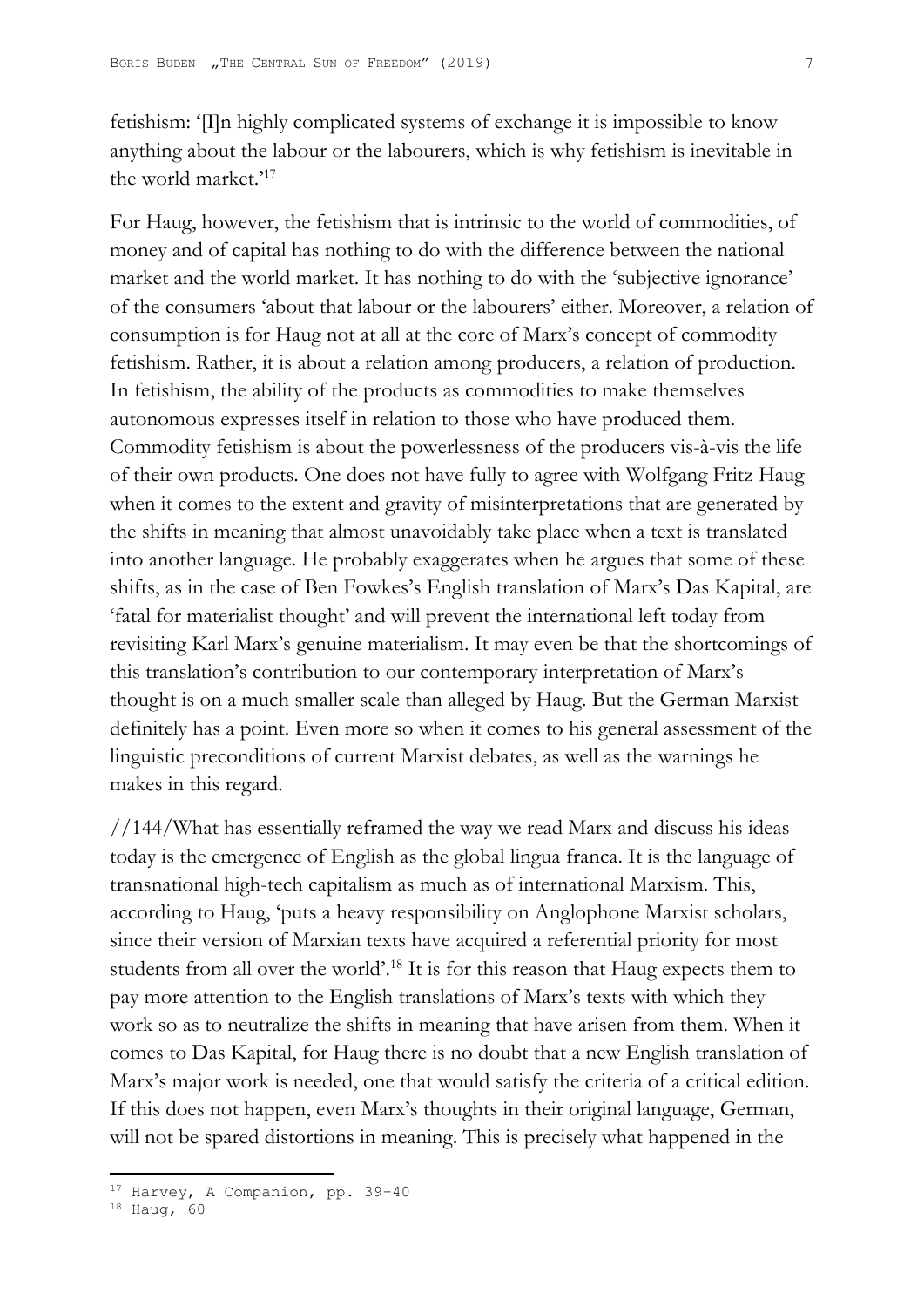German translation of David Harvey's Companion. It has transmitted into German Harvey's analysis based on Fowkes's English translations and mixed it with original quotations from Marx. The result, as Haug writes, 'borders on linguistic moneylaundering'.19 This is a further level of complication: the linguistic alienations of Marx's thought that took place in the English translations of Das Kapital have now been reimported, resulting in the linguistic alienation of Marx's thoughts in his own native language.

### *A Marxist who cannot speak English is no Marxist*

 There is a certain resentment that can be clearly felt in Haug's critique of English translations of Das Kapital. At stake is, however, much more than the personal disappointment of a German Marxist whose own commentaries on Marx's work – based on and written in the original language of the book //145/ have been pushed aside, even within his own language, by the interpretations of an international author who does not even understand German. Rather it is the resentment of the language itself that speaks out of Haug's critique, not his personal injury. German, once the language of the highest literary and cultural values of modern philosophy, and thanks to Marx's writings the language par excellence of the critique of capitalism, is today only a shadow of its former glory.

The historical erosion that has affected not only German but many national languages today has its name: re- vernacularization. At stake is a retrograde process in which a distinctive and fully formed national and cultural language falls back into the condition of a vernacular from which it had raised itself since the sixteenth century. Concretely, in its European environment as well as within its own territory, German has been increasingly pushed back from higher discourses of science, politics and business and forced to retreat onto the level of everyday life and less important discourses. 'German is today a disappearing, little language (like Breton or Occitan), because its speakers don't attach any importance to the preservation of German in higher discourses', one German philosopher of language comments bitterly on the degeneration of his mother tongue.<sup>20</sup> Of course, there is no doubt about what has pushed German 'into cultural insignificance'<sup>21</sup> today. It is another, more powerful language, English as the new lingua franca of the globalizing world. As a result, in Europe and elsewhere, we are witnessing today the emergence of a

21 Ebd. 192

<sup>19</sup> Ibid., 62

<sup>&</sup>lt;sup>20</sup> Jürgen Trabant, Globalesisch oder was? Ein Plädoyer für Europas Sprachen, Munich: Verlag C.H. Beck, 2014, p. 92.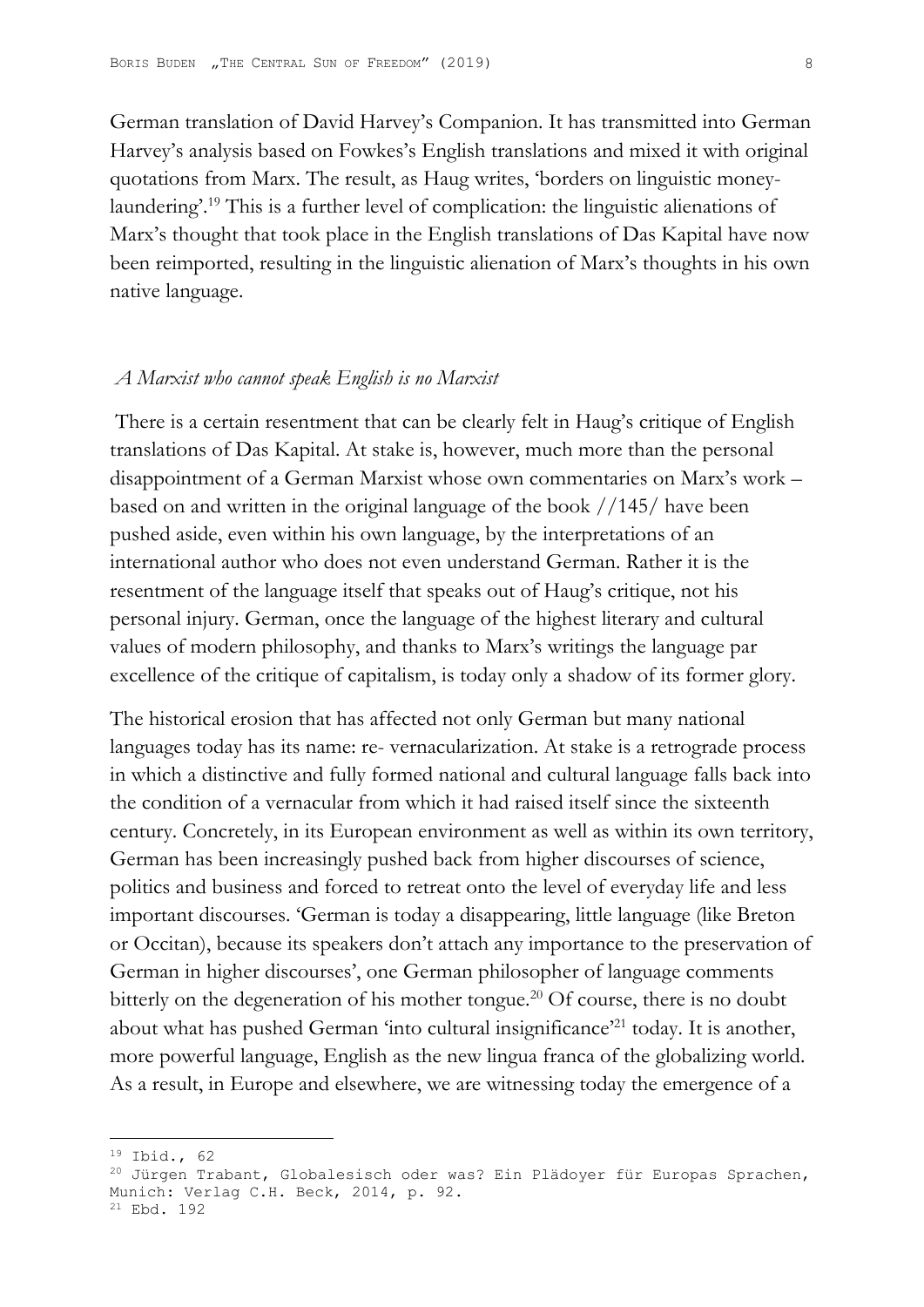new cultural and linguistic condition that might be described as a sort of 'a neomedieval diglossia – high: English/low: other languages'.22 This new/old linguistic condition might be also defined in terms of Pierre //146/Bourdieu's understanding of linguistic competence as capital.<sup>23</sup> While English speakers possess ever-growing transnational linguistic capital, the speakers of German, or of some other once powerful national languages, like French for instance, are nowadays increasingly losing it. In Bourdieu's sense one might say that a new form of linguistically generated class division emerges today on a global scale.

Some see this development as a historical loss, a further decline in linguistic and cultural diversity. Others welcome the transformation as a progressive move towards a global linguistic harmony. Both, however, seem to agree that this development is irreversible. The old forms of linguistic practice that still shape the picture of the global world as a cluster of nation-states and their respective cultures and languages are crumbling before our eyes. One can, of course, endlessly speculate about still unforeseeable cultural, cognitive, economic and political consequences of this development, but it is clear already that there are more and more things that can no longer be said in the old national languages because certain discourses are available only in English. There is no doubt that this is also the case with contemporary Marxism.

So, what Berman calls 'life without Marx' is in fact a life without Marx in German and in many of the historical transla- tions of his works that were once made from German. It is a life without Marx who addresses a national public sphere, the readers on all its strata, in their own language, from the heroic figure of the bourgeois intellectual to the members of a national working class. They are those who have been, according to Berman, liberated from Marx by the collapse of historical //147/communism. For all of them Marx is now dumb. He speaks a language they do not understand.<sup>24</sup>

 $22$  Ebd.

<sup>&</sup>lt;sup>23</sup> See, for instance, Jürgen Gerhards, From Babel to Brussels: European Integration and the Importance of Transnational Linguistic Capital, trans. Maureen Metzger, Berlin Studies on the Sociology of Europe (BSSE), no. 28, Berlin: Freie Universität Berlin, 2012; www. ssoar.info/ssoar/bitstream/handle/document/38916/ssoar-2012-gerhards-

From Babel to Brussels European.pdf?sequence=1; accessed March 2018.

<sup>24</sup> This circumstance implies a curious correlation between English-language skills and an affinity for Marxist ideas. The more people in a community who are in command of English, the more potential Marxists there are among them. The chance that Karl Marx's Capital will be read in the Netherlands, where 87.6 per cent of the population speak English, is much higher than in Bulgaria where this number drops to 15.4 per cent. Ibid., p. 17.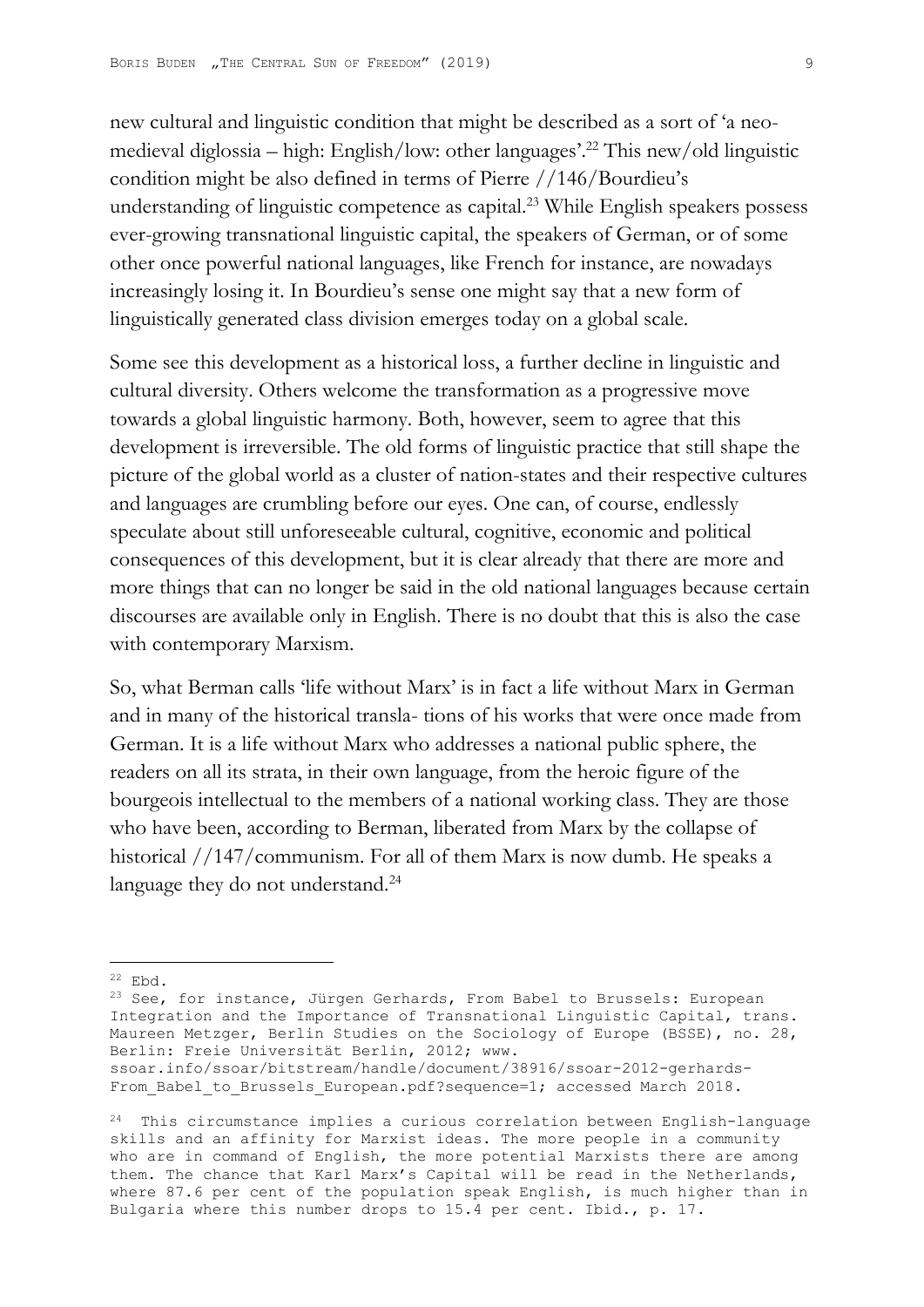On the other side, there are Marshall Berman's 'intellectuals of the world', for whom a 'life without Marx' has paradoxically brought him back. It is for them, his only genuine addressees today, that Marx was liberated, so that they can freely read his writings and discuss his ideas; as far as they speak English, of course – which they actually do, for it is obviously their own language, the mother tongue of today's international community of scholars. Shortly after the fall of historical communism, which made possible the global expansion not only of capitalism but also of contemporary art, an artist from Croatia, Mladen Stilinović, made his famous comment on the new linguistic condition brought about by the historical transformation: 'An artist who cannot speak English is no artist.' This applies equally to Karl Marx and his ideas after 1989: a Marxist who cannot speak English is no Marxist.

Wolfgang Fritz Haug is fully aware of this. Although he shows how the inability to read Marx's writings in the original language generates misinterpretations and misunderstandings, he does not expect future Marxists to learn German. He knows very well that *Das Kapital* in its original language is already dead. All we can do is make and canonize the best possible English translation of the book, following the example set by the translations of the greatest works of classical philosophy: 'It might well be that Marx, for the generations to come, will play a role similar to that of Aristotle, since both laid the groundwork for a new civilizational paradigm.25

//148/The comparison to Aristotle is quite telling. It is in fact completely in line with Berman's vision of a post-1989 liberation of Marx, which implies a sort of post-historical sublimation of his thoughts, their ascension from the contingency of historical praxis into a world of eternal cognitive values. But is it in line with these thoughts themselves, with their intentional adherence to this same historical praxis? One who wants a critique of capitalism to be canonized as a civilizational paradigm has, in fact, already admitted the defeat of that critique.

Nevertheless, it makes sense to imagine future generations of Marxist scholars reading and discussing Marx's writings in their ultimate English translations, a sort of critical English edition of his magnum opus made by a team of the best linguistic experts as well as other specialists in philosophy, economy and history. The picture truly evokes the famous 'recovery of Aristotle': the Latin translations of his works made from Greek or Arabic during the Middle Ages. If Aristotle was in fact finally canonized – and at the same time rediscovered – only through the translations of his works into Latin, why should this not be possible for Marx? It might well be that only a canonization of his works in their English translations will recover and

<sup>25</sup> Haug, l.c. 61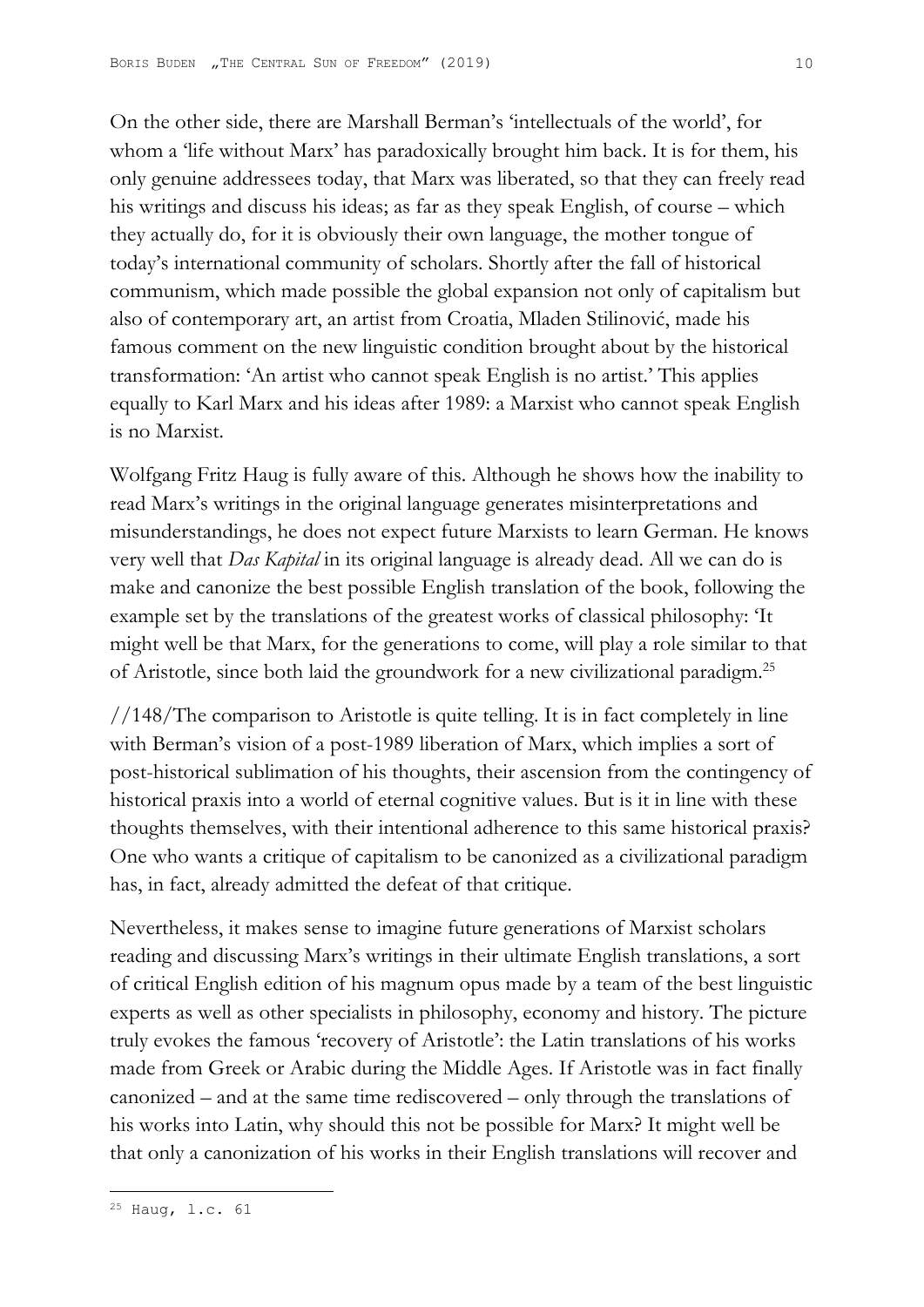preserve them for posterity. The idea sounds quite plausible, but before we enthusiastically welcome it as a definitive solution to the problem of saving and reviving the Marxist critique of capitalism for the generations to come we should ask ourselves one more question: how has it come about that we today, a century and a half after the first publication of *Das Kapital*, look into the future of its ideas from a perspective that is in fact centuries older than the book itself? Could it be that our visions for the twenty-first century rely on an intellectual and sociolinguistic paradigm from the Middle Ages?

Indeed. The German critic of the re-vernacularization of his language already mentioned explicitly argues that this new//149/ sociolinguistic and cultural condition in which we live today 're-sembles the Europe of the Middle Ages' and that it clearly has a 'neo-medieval' character. If this is really the case, then we cannot ignore the question that the brightest minds of the Middle Ages asked themselves: are the vernaculars spoken outside of their Latin- or Arabic-speaking community of scholars really of no use? Is it possible to think of the sublime ideas of philosophy or to write poetry in the languages of hoi polloi? We know their answer, which is a good reason to repeat their question – looking back into 150 years of the dramatic life of Marx's Das Kapital: is there anything worth remembering from the dozens of its translations into the once proud national languages that, in the meantime, history has rendered vernaculars again?<sup>26</sup>26 Should we really leave to oblivion all the afterlives the book found in these languages, its so many difficult and often painful rebirths in all the various translations? Is there really nothing we can learn from the different linguistic and cultural versions of the book, from the ingenious solutions or, often, embarrassing failures of its translators and the fatal misinterpretations as well as heuristic insights these translations once generated? Let us take just one example, the Serbo-Croatian translation of Das Kapital. It was accomplished at the beginning of the 1930s in jail by a team of imprisoned communists, led by a Jewish painter and art critic sentenced to twenty years for membership of the illegal Communist Party. His main assistant in the common work on the translation was a young member of the terrorist organization 'Red Justice', sentenced for his participation in the assassination of the minister of the interior. Some ten years later the translators, or at least those of them who survived

//150/ the local white terror, Stalin's purges and the Spanish Civil War, were in the Bosnian mountains, commanding a partisan army with whom they soon won the

<sup>&</sup>lt;sup>26</sup> In the first hundred years of its existence the book was translated into forty-three languages. See 'Der Weg des "Kapitals" – 220 Ausgaben in 43 Sprachen', in Karl Marx. Das Kapital 1867–1967, Special Issue 2, Frankfurt am Main: Verlag Marxistische Blätter, 1967, pp. 86–8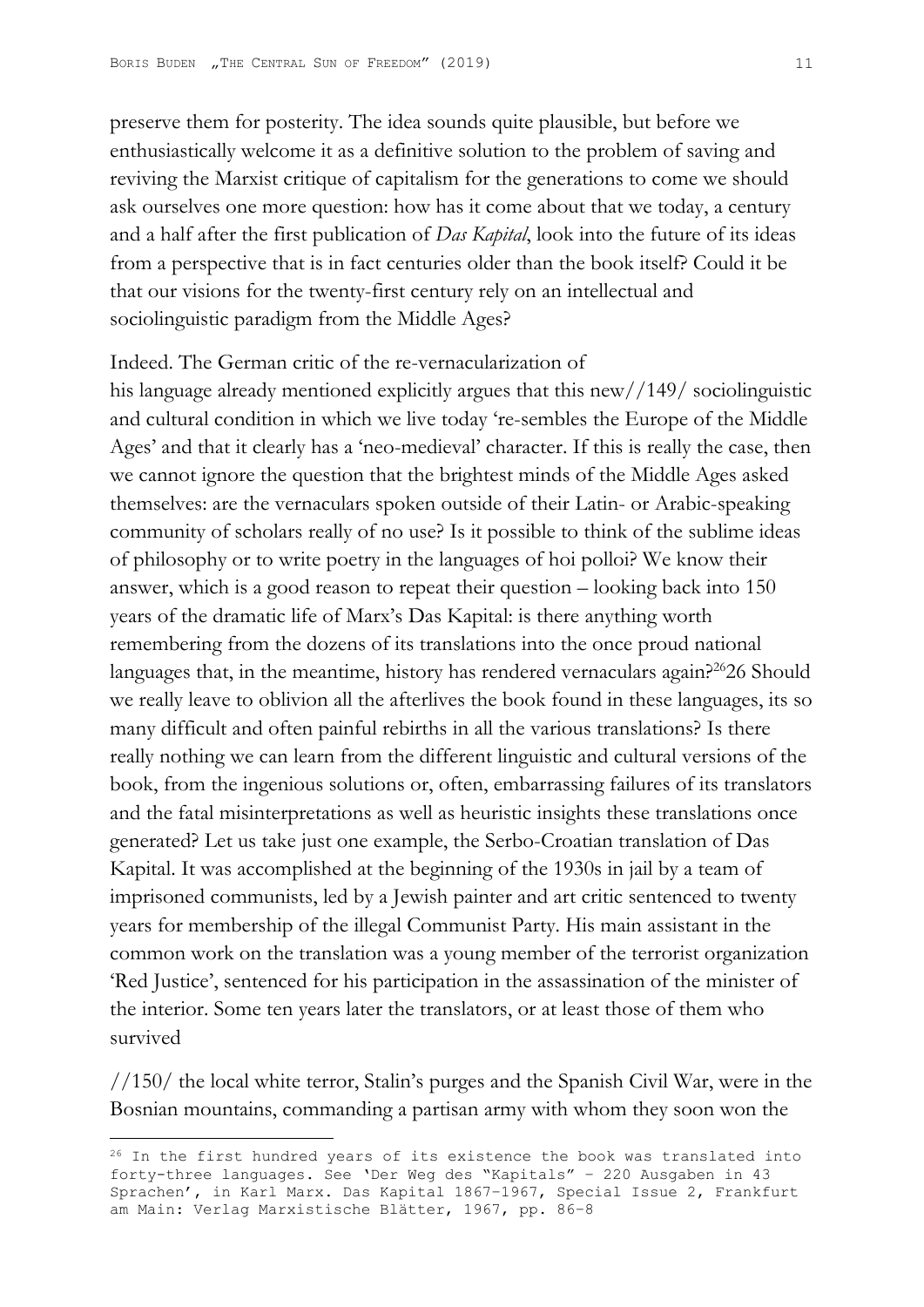war – to make use of their Marx translations in living social praxis: in failed collectivization and successful industrialization; in the name of Stalin and the Comintern, as well as against them; to suppress bourgeois culture but also to promote modern art and architecture; to build a welfare society based on workers' self-management and at the same time to reintroduce a market economy and integrate it into the financial and political institutions of the emerging transnational capitalism; to arm the people and to promote world peace; to tame national movements as well as to support anticolonial struggles. This story together with many similar ones, hiding a huge historical experience once generated by various translations of Marx's writings, seems to have sunk today into the new vernacular darkness.<sup>27</sup> While it is true that life without Marx, as it has emerged after 1989, has in fact brought back his writings to his readers, it has at the same time deprived them of a wide variety of lives that Marx's writings had once found in the multitude of their translations across the world. At the end, one seems to be left with a single option: to support the international community of Marxist scholars in their search for a perfect English translation of Marx and Engels's works. This, too, is a consequence of the historical turn of 1989.

## //151/ *The free and equal individual: a transitional monodrama*

What actually happened in 1989? It seems that there is today almost no disagreement about it: a democratic revolution that, following the ideals of the greatest emancipatory events of world history, liberated East European masses from the yoke of communist totalitarianism. In short, it was all about freedom. After 1989 people who had been previously subjected to various forms of repression, above all by an alienated one-party state and its ideology, were finally free – to speak out in the public sphere, to form political parties and choose their representatives in free elections, to exercise their religious beliefs, to pursue their economic interests or to move wherever they want to. If we are to believe Berman, after 1989 even Karl Marx went through a double liberation: a life freed from Marx

<sup>&</sup>lt;sup>27</sup> The fact that work on new translations of Das Kapital in other languages has continued – or rather resumed – does not contradict this diagnosis. However philologically improved and historically updated, they share the fate of their languages and the cultures of their respective societies being inexorably swallowed by an even more widespread vernacular darkness. There was recently (2013) a new – the third – translation of Das Kapital published in Slovenian, a language spoken by fewer than 2 million people. Yet, at the same time, what is known worldwide as the 'Slovenian School' of philosophy and cultural theory, including Marxism, does not imply the use of the Slovenian language. The works of its authors are exclusively written in English. And, as far as they refer to Marx, they necessarily rely on English translations of his writings.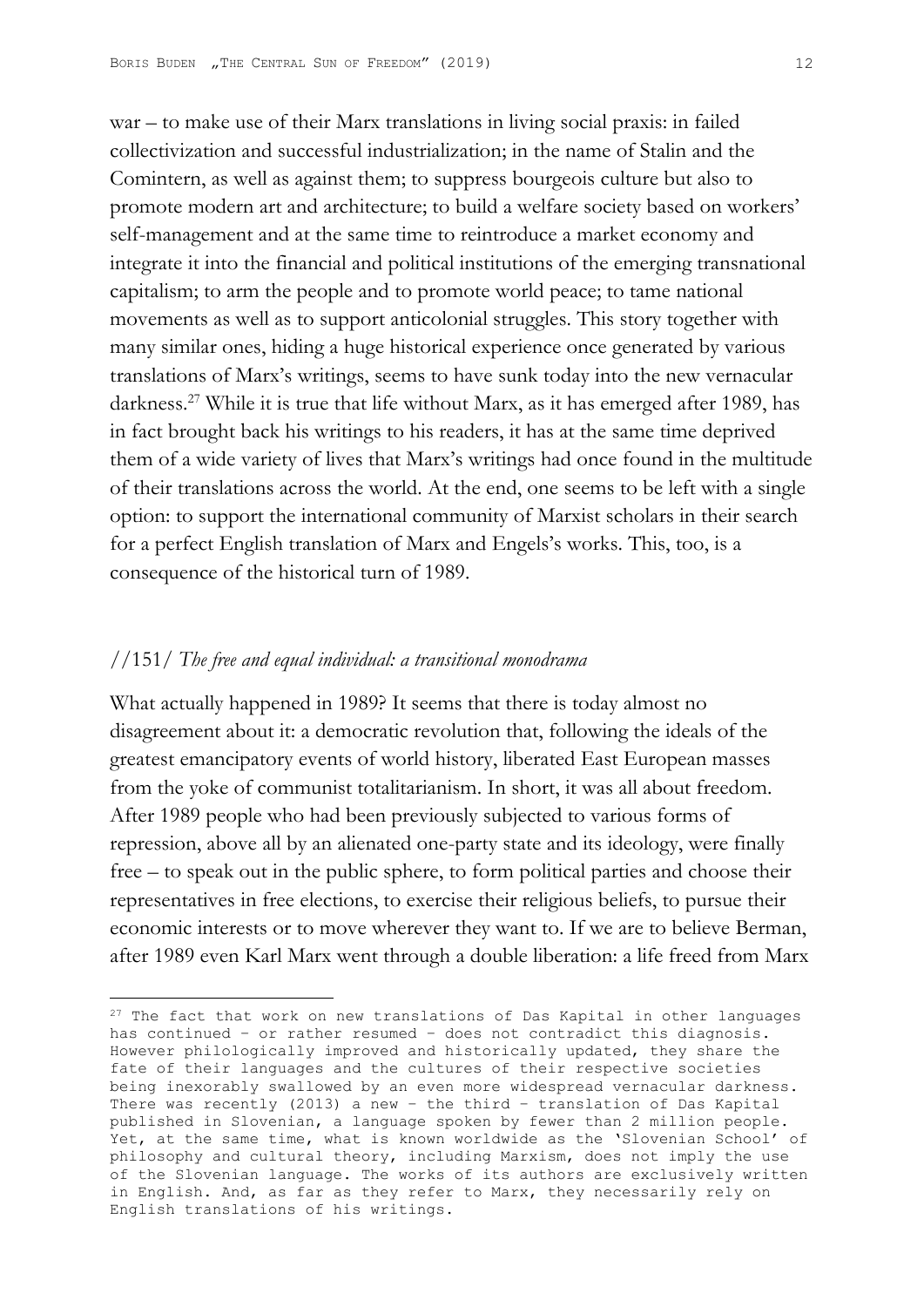has recovered Marx freed for the intellectuals of the world. There are, however, other interpretations of this historical event, told in the languages and histories that have meanwhile descended into an ever-deepening vernacular oblivion, some of which especially highlight the role the intellectuals played in this event. Looking retrospectively at how the so-called democratic revolution in the former communist East actually unfolded, we may broadly differentiate three stages in which the historical change was brought about.<sup>28</sup> The first democratic breakthrough was achieved on the level of what in orthodox Marxism was called the superstructure. The awakening democratic forces, or, to use a typical and until recently widely used metaphor of Western propaganda, 'the freedom-loving people', successfully occupied the sphere of consciousness. In this struggle, fought mostly in the field of culture, intellectuals assumed the leading role. It was their ideas //152/and values that won hegemony over civil society in opposition to and often in open confrontation with the official ideology of the one-party state. However, without having first secured the dominant position in the sphere of civil society, the democratic forces would never have been able to carry on the struggle to the second stage, the seizure of political power, which is generally mistaken for the event itself. Indeed, the dramatic pictures of the popular uprising, of crowds tearing down the Berlin Wall, jingling keys on Wenceslas Square in Prague or storming the Central Committee building in Bucharest, evoked memories of the genuine revolutions of the past that once changed the world's history. Spectacular or not, this was, nevertheless, the moment when the democratic forces, still inspired and often led by prominent intellectuals, appropriated the state and occupied the political sphere of their societies. And while the whole world was still celebrating the final victory of freedom, the new political elite turned the state into its political instrument and immediately used it to change property and production relations. This was the third and final stage of the historical turn of 1989 – the restoration of capitalism. This third phase, which had in fact the historical form of the primitive accumulation of capital – concretely the privatization of the means of production – implied and was facilitated by a massive use of violence, both structural and open. This is generally excluded from the grand narrative of the democratic revolution; not only because it reveals the ugly side of the glorious historical event. There is one more reason why this story remains untold and why in 1989 and its aftermath everybody was talking about democracy yet hardly anyone mentioned capitalism. At stake is an ideological construct that has totalized the whole event: the abstract figure of the so-called free and equal individual. It

<sup>28</sup> Rastko Močnik, Spisi o suvremenom kapitalizmu [Essays on Contemporary Capitalism], trans. Srećko Pulig, Zagreb: Arkzin 2010, p. 263.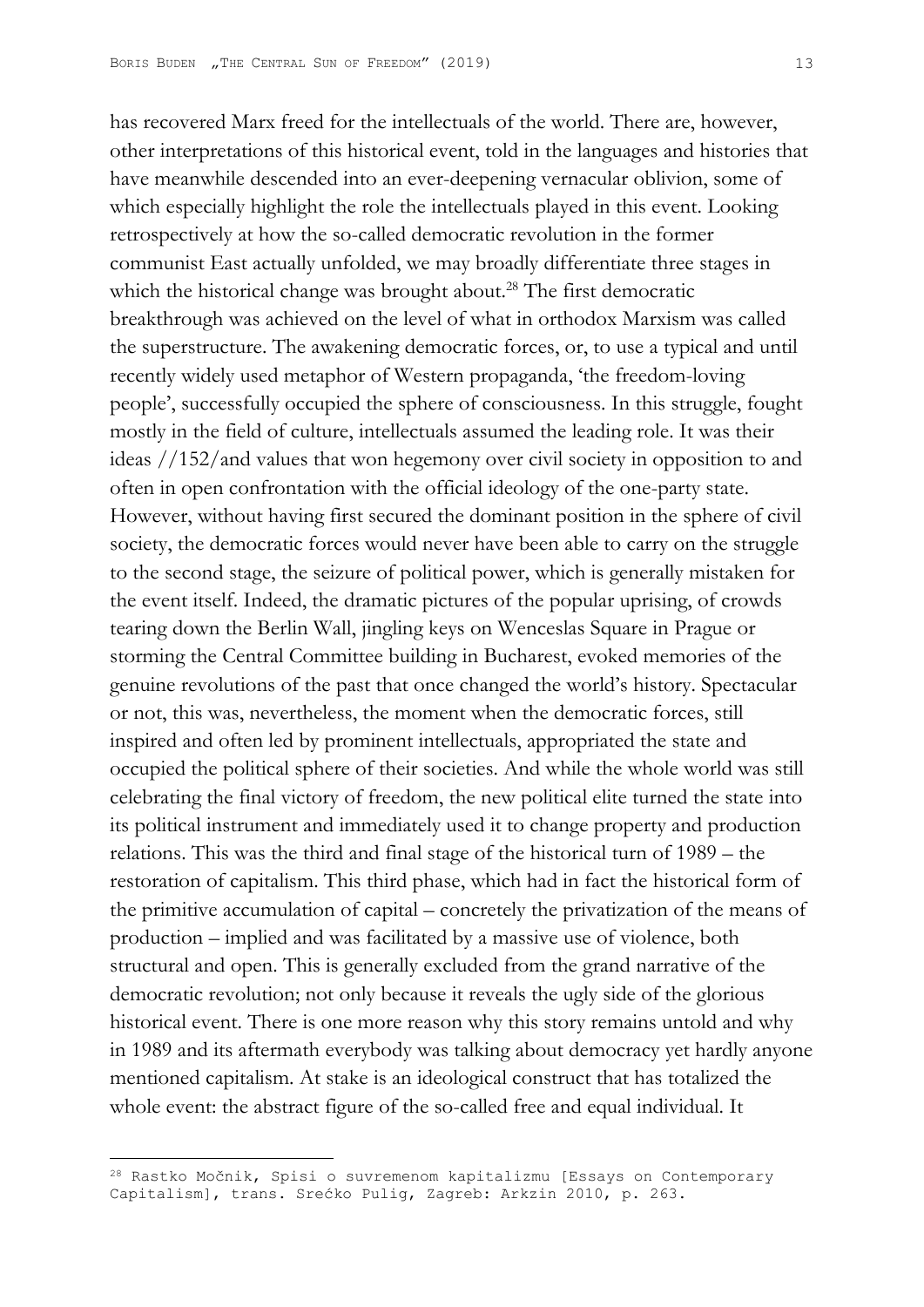originally belonged to the political sphere of bourgeois, capitalist society, yet in the former system of actually //153/existing socialism this figure was banned from the political life of the state. Nevertheless, it reappeared in a place where it essentially does not belong as such, in the sphere of civil society. Recalling the young Marx's critique of the limits of bourgeois political emancipation, inspired by Hegel and epitomized in the concept of the bourgeois Homo duplex, one might say that in the struggle for freedom under the conditions of the oneparty system the abstract political figure of citoyen moved over to the realm of its non-political doppelgänger, the bourgeois. Here, on the stage of civil society, behind the backs of the party-state, the abstract political figure of citoyen performed a sort of monodrama, disguised in the costume of a living fleshand-blood person. It was best personified in the image of an anti-communist dissident heroically fighting for human rights. Finally, when in 1989 the masses in Wenceslas Square chanted to Václav Havel, one of the most prominent of all the Eastern bloc dissidents: Havel na hrad – 'Havel to the Castle', which was traditionally the seat of state power – the drama was over. In the figure of a recovered bourgeois Homo duplex political freedom was finally re-established. Havel, now a statesman, went to the Castle, while Havel, a playwright, a husband, a fan of Velvet Underground, stayed in downtown Prague, among his fellow citizens in the theatres, beer gardens and intellectual salons of the city. Neither, it seemed, had anything to do with the restoration of capitalism. One talked of a 'transition to democracy' instead. But the historical monodrama of the free and equal individual's victorious struggle against communist dictatorship has produced yet another ideological effect. It has made us forget the immanent opposition to the communist regimes in Eastern Europe. At stake is a left critique of what its proponents mostly called 'Stalinism'. Regardless of whether they challenged the dogmas of official Marxism–Leninism or clashed with the party over the repressive practice of their implementation, they never //154/crossed the floor to the other side. The left critics of historical communism were never anti-communists. Rather, they remained at all times within the horizon opened up by the emancipatory promise of Marx's critique of capitalism, sharing its highlights, shortcomings and contradictions, and taking active part in the theoretical disputes and dramatic political conflicts that accompanied the communist movement from its very beginning – for which they often paid dearly. Nevertheless, their critique was truly immanent in the sense that it appeared, time and again, at all levels of the system and all stages of its development without having ever established a unified frontline against the communist cause as such. This also applied to the bourgeois concept of political freedom, or more concretely to individual freedoms and rights. Consistently committed to the progressive legacy of the bourgeois revolutions, the left critics of state socialism defended them often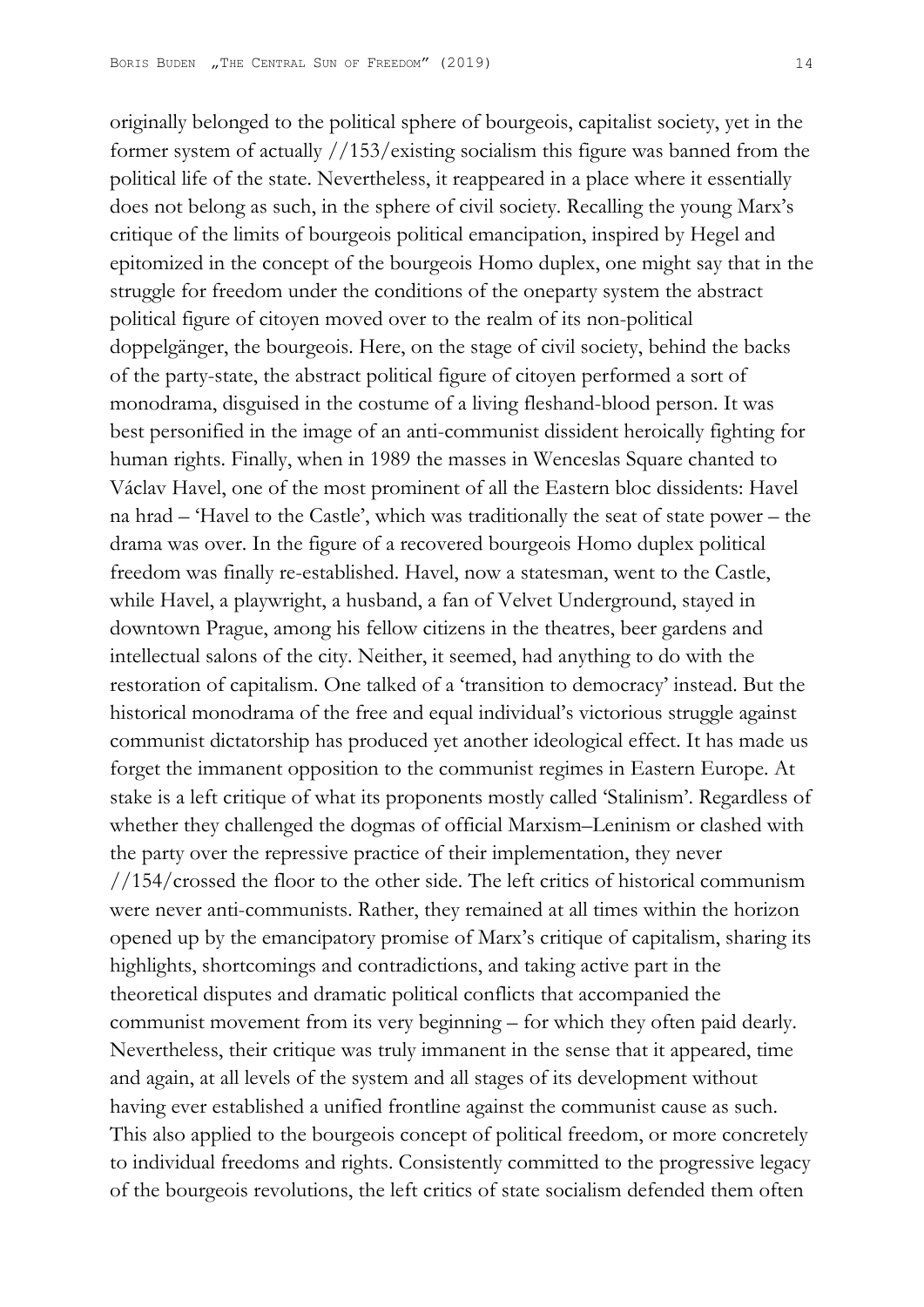as vehemently as the anti-communist opposition. This was especially the case when it came to freedom of expression, in whose defence the left frequently called in the support of Marx himself, particularly his early writings on the freedom of the press. In one of these texts the young Marx speaks of freedom through the metaphor of the solar system: 'each of its worlds, while turning on its own axis, revolves only around the central sun of freedom'.29 Following this metaphor, we might say that the left critics of the communist regimes in Eastern Europe were well aware of where the light of political freedom historically comes from – from the figure of the free and equal individual born in the bourgeois revolution – but they never turned //155/ themselves into followers of the sun cult. Rather, they focused on the solar system of freedom as a whole. In fact, many of the left critics of Marxist orthodoxy and its repressive praxis still read Marx in German, which is why they knew nothing of what we call today 'civil society'. Instead, they discussed and dealt with a different concept, the one that Marx borrowed from Hegel and that reads in the German original bürgerliche Gesellschaft, which the better English translations call 'bourgeois society'.30 This is what is actually meant by Marx's solar system of freedom and its various worlds each turning on its own particular axis of freedom: freedom of trade, of property, of conscience, of the press, and so on. Together they inform this historically new sphere of society that emerged with capitalism and the bourgeois class, a sphere where individuals are torn apart by competing private interests and class inequalities that are generated by the relations of production; divided by their isolated family lives and the different roles they play; separated by their various religious beliefs and the various civil associations they form, and so on. While all these worlds revolve around the abstract figure of the free individual, there are no equal individuals and there is no unity among them within the system itself. However, this is possible in another sphere, that of the state. Here was another figure at home, a purely political being, both free and equal to all others, yet existing only as a mere abstraction totally alienated from the real life of bourgeois society. A historical sublation of this alienation, whose economic roots Marx thoroughly analysed in Capital – and not a recovery of bourgeois political freedoms – was the real challenge for the Marxist left. It never turned its back on the solar system of bourgeois freedom but rather insisted on the expansion of

 $^{29}$ , die Zentralsonne der Freiheit'; in Karl Marx, 'Die Verhandlungen des 6. Rheinischen Landtags rheinischen Landtags. Erster Artikel. Debatten über Preßfreiheit und Publikation der Landständischen Verhandlungen', in Karl Marx and Friedrich Engels, Werke, vol. 1, Berlin/GDR: Dietz Verlag, 1978, pp. 69–70. Translated as 'Proceedings of the Sixth Rhine Province Assembly. First Article. Debates on Freedom of the Press and Publication of the Proceedings of the Assembly of the Estates', in Karl Marx and Frederick Engels, Collected Works, vol. 1, Lawrence & Wishart, e-book, pp. 173–4  $30$  Though often it is rather translated as 'civil society', as in the abovementioned text.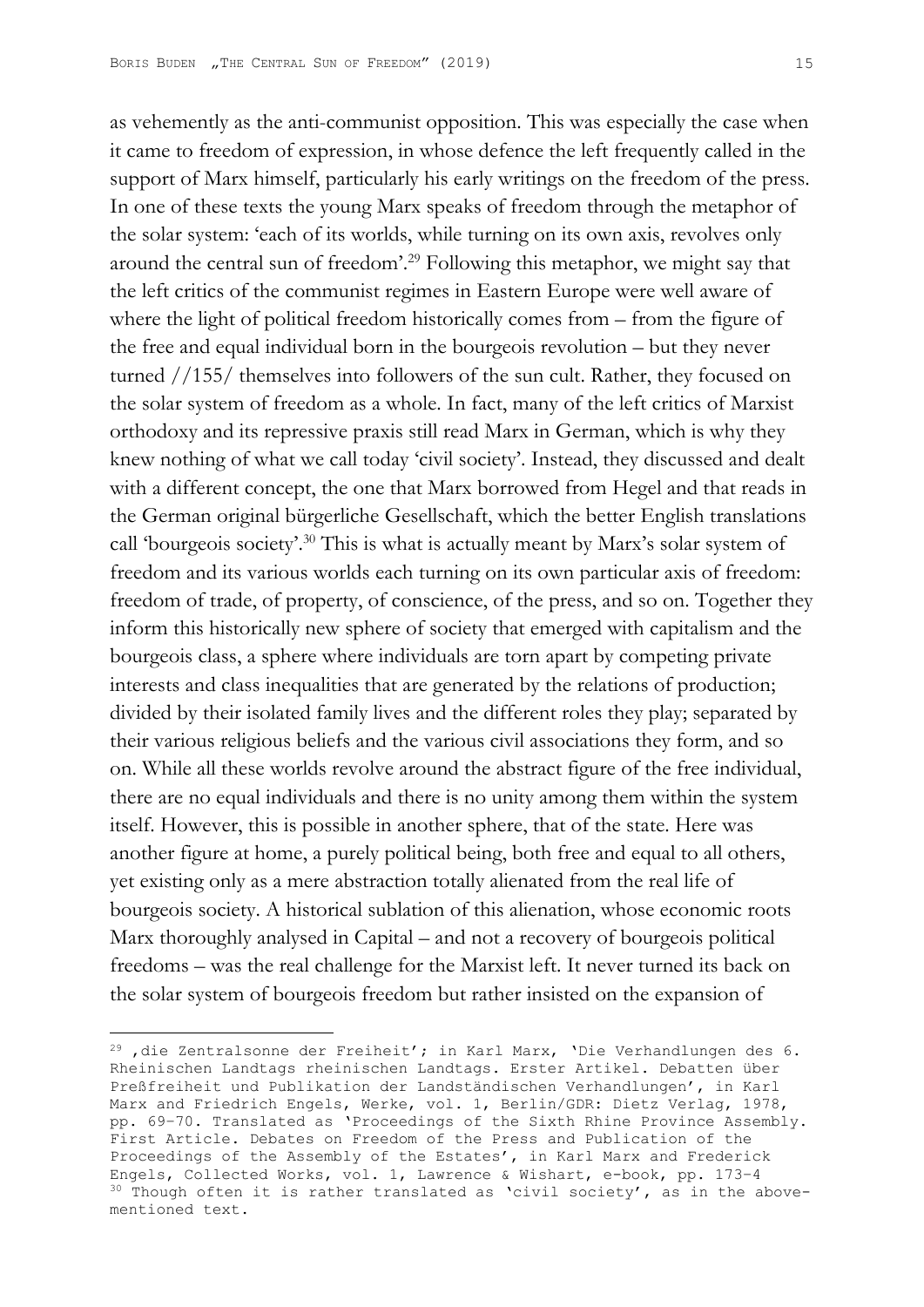political emancipation into the worlds revolving around its //156/centre, above all into the world of production relations.<sup>31</sup> The left critics of state socialism wanted each of these worlds to emanate the same light as the sun itself. In other words, they wanted both abstract figures of the bourgeois political system – citoyen and bourgeois – to collapse into a free and equal individual of flesh and blood who, liberated equally from exploitation in the sphere of production and from the alienated state, takes responsibility in working collectives as much as it makes decisions in public affairs – in short, who is present throughout the whole sphere of what was once called bourgeois society. This, however, turned out to be just another leftist utopia. Yet the right seems to have been more successful in a similar effort. Human, all too human. As is well known, the historical erosion and final breakdown of the communist regimes in Eastern Europe coincided with the neoliberal transformation of modern capitalism. In this process the abstract figure of the free individual seems also to have played a significant role. As Rastko Močnik argues, the crucial step in the epochal breakthrough made by neoliberalism was precisely 'exporting' this figure from the political sphere of the state, where it originally belonged, into the very core of civil society.<sup>32</sup> This, however, has not been done, as dreamt of and tried by the communist left, to expand political freedom and equality into the entire realm of bourgeois society, including, nota bene, the sphere of production, but rather to impose the relations of capitalist domination upon a space of social life that was traditionally of no interest to the classical bourgeois state. This is why it was spared from its direct control and domination: //157/the space of different lifestyles, world-views, religious beliefs, uses of leisure time, fashion, status, family relations, and so on. It is in this way that the entire sphere of civil society became the ideological apparatus of the capitalist state. This is one of the crucial facts that, as Močnik writes, determines the contemporary epoch: 'Relations deriving from the rule of capital invade a sphere which, according to the ideal model of capitalism, should be "free from" i.e. "indifferent to" it.'33 However, the problem is that such an ideal model has never been realized in historical praxis. On the one hand, so-called pre-capitalist or non-capitalist forms of production and exploitation have never been an element foreign to the capitalist mode of production, but rather its functional component, which capitalism incorporates and exploits for the production of value. This is especially true in the case of the accumulation of capital, which Rosa Luxemburg explicitly defines as 'a kind of metabolism between capitalist economy and those pre-capitalist methods of

33 l.c. 265

<sup>&</sup>lt;sup>31</sup> This was precisely the case with the Yugoslav self-management project.

<sup>&</sup>lt;sup>32</sup> Here I follow the arguments developed by Rastko Močnik in the essay

<sup>&#</sup>x27;Utopizam s onu stranu utopizma' ['Utopianism Beyond Utopianism'], in Spisi o suvremenom kapitalizmu, pp. 260–84.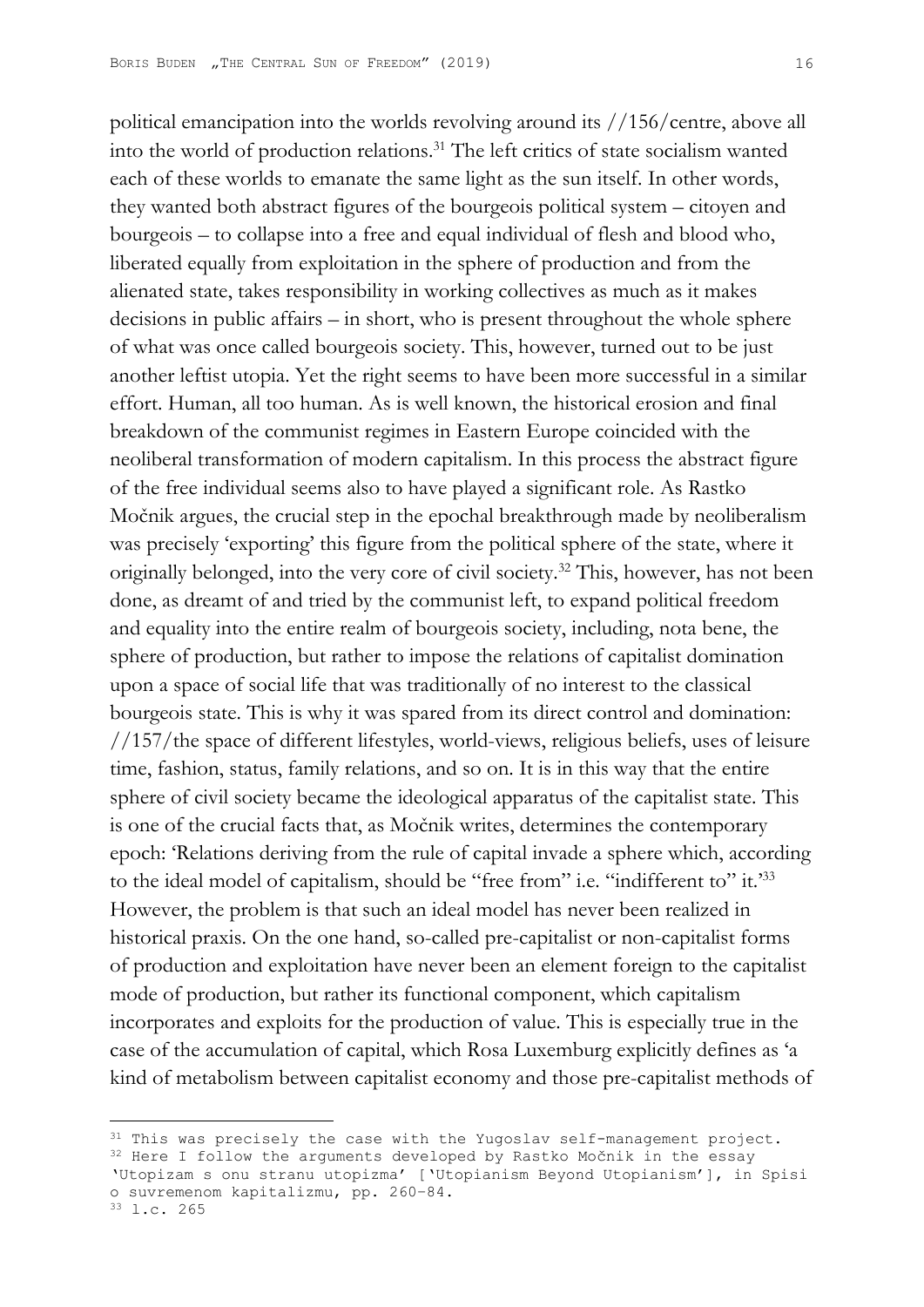production'.34 On the other hand, and closely connected to this, the relations of exploitation in capitalism cannot be established and reproduced exclusively through economic means. That is to say, the capitalist mode of production structurally relies on the support of ideological apparatuses, such as the legal system and its institutions like ownership rights, or, as mentioned before, the legal figure of the free and equal individual. Using Althusser's parlance, Močnik sums it up in the thesis that, in capitalism, the ideological dominant never fully coincides with the economic determinant. This also applies to the commodity form. While it clearly differentiates the capitalist mode of production from previous ones, it appears in historical reality never as the sole form but  $//158/merely$  as a dominant one – that is, always intertwined with other pre- or non-capitalist modes of production. In fact, Marx and Engels believed in the progressive role of the capitalist mode of production, a capitalism that will erase all previous forms of individual and social life, best expressed in the famous lines from the Communist Manifesto:

All fixed, fast-frozen relations, with their train of ancient and venerable prejudices and opinions are swept away, all new-formed ones become antiquated before they can ossify. All that is solid melts into air, all that is holy is profaned, and men at last are forced to face ... the real conditions of their lives and their relations with their fellow men.<sup>35</sup>

This vision has been proved wrong. In fact, individuals in capitalism can never face the reality in which they live, and social relations in which they are involved, in their immediacy. It is the fetishistic character of commodity production that prevents this from happening, or, more precisely, makes these individuals experience their mutual relations as relations between things. At stake is the mystery of the commodity form that Marx reveals in the closing section of Capital's first chapter on the commodity: the fact that the commodity reflects the social characteristics of human labour as objective characteristics of the products of labour – as properties of these things – or, in Marx's own words, 'a definite social relation between men, that assumes, in their eyes, the fantastic form of a relation between things'.36 The problem is, however, that this fetishistic relation – that is, the reification of social

<sup>35</sup> I take this Manifesto quote from Berman, All That Is Solid Melts into Air, p. 21. The translation is more accurate, since Berman himself slightly altered the standard translation made by Samuel Moore in 1888. 36 Karl Marx, Capital, Volume 1, in Karl Marx and Frederick Engels,

<sup>&</sup>lt;sup>34</sup> Rosa Luxemburg, The Accumulation of Capital, trans. Agnes Schwarzschild, London: Routledge & Kegan Paul, 2003, p. 416.

Collected Works, vol. 35, New York: International Publishers, 1996, p. 83.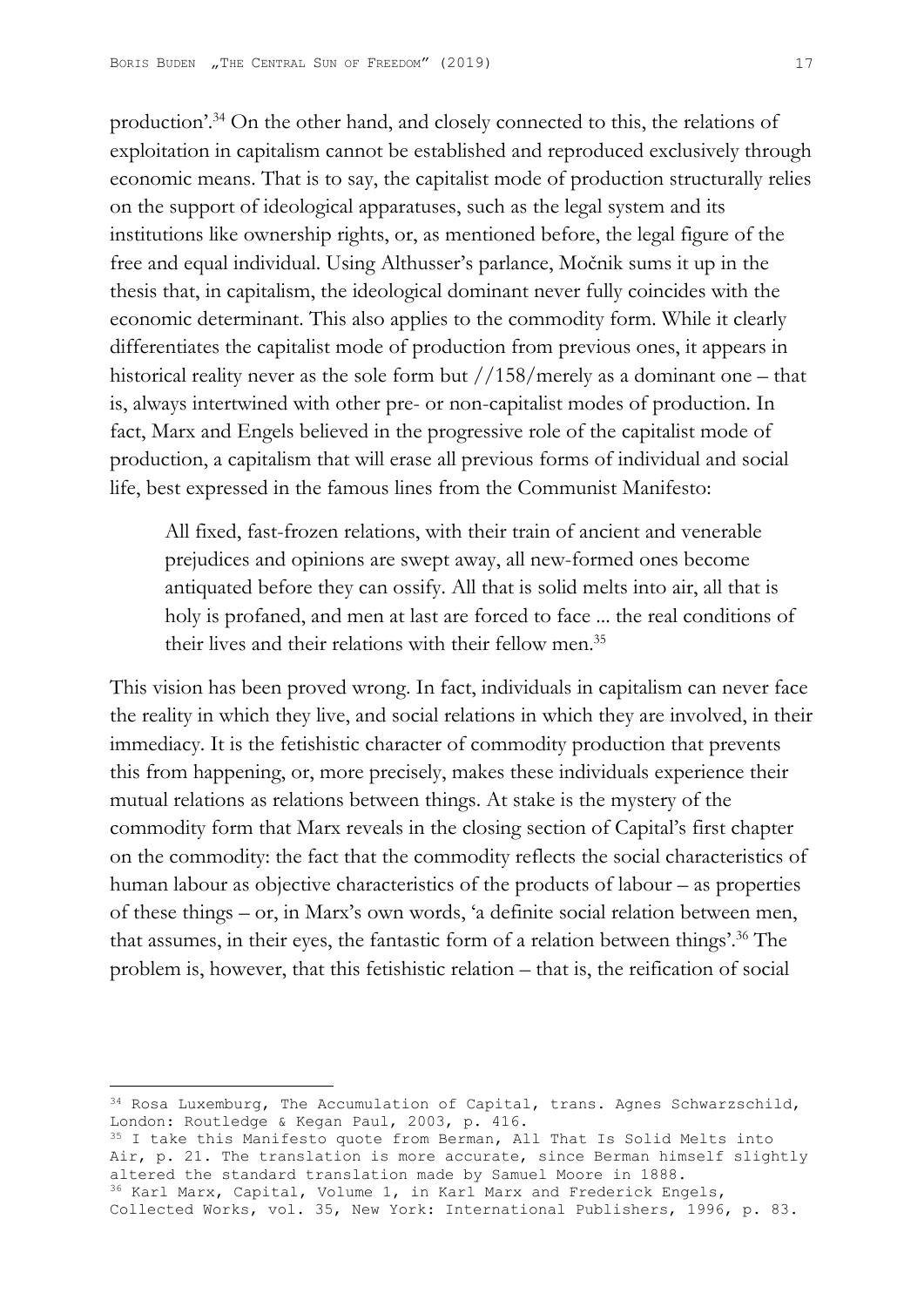relations in the commodity form – although predominant in capitalism, has never been able to totalize the entire heterogeneous field of historical praxis.<sup>37</sup>

//159/Thereby it is not just a matter of other pre- or non-capitalist modes of production and the different forms of social relations they imply, but also of the already mentioned displacement of the political fiction of the abstract individual into the originally non-political spheres; that is, the circumstance that under the conditions of neoliberal transformation the abstract figure of a free and equal individual turns into an ideological apparatus of the capitalist state. Močnik explains it in terms of a certain reversal of Marx's formula of commodity fetishism, which, instead of resulting in reification (that is, in the fetishism of things), leads to a sort of humanization of the reified social order with its hierarchies and power relations as they are institutionalized in legal systems. Rewriting Marx, he argues that 'the social relation of subordination and domination assumes, in the eyes of those involved, the fantastic form of a relation between free and equal individuals.'38 This results in a sort of retro-effect. The social relations of contemporary capitalism are perceived, as in pre-capitalist social formations, as relations of personal dependence, subordination and domination; the social causes of these relations appear masked in the phantasies of personal values, personal excellence or deficiency, personal merits or faults, and so on. Social tensions that necessarily arise from these same relations are ultimately experienced as interpersonal conflicts. In short, Močnik writes, 'The class struggle assumes in the eyes of those involved the fantastic form of personal intrigues.'39 The more these individuals perceive their social position in terms of their personal biography, or the success or failure of their 'career', //160/and experience their relations to their fellow men and women through competition struggles and mutual exclusions, the more they blindly support and reproduce the structure of capitalist domination. This is, according to Močnik, the mechanism behind the processes that we perceive today, in their existential immediacy, as a re-feudalization of social relations. It comes to light in the entire sphere of civil society, where any element of the individual lifeworld, from lifestyle or entertainment to family relations – elements that were originally of no interest to the state – now might turn into an ideological apparatus of the capitalist state, having huge impact on the political life of society. This is the case,

<sup>&</sup>lt;sup>37</sup> At least, no more than the class structure of the capitalist mode of production – that is, the class struggle as its historical essence – has been able to produce the effect of social totality. At stake is, of course, Marx's concept of the proletariat as the class of all classes that, in its mere existence, immediately expresses the truth of every class society, and that, in sublating itself in the proletarian revolution, sublates class society as such. See Močnik, Spisi o suvremenom, pp. 266-7.<br><sup>38</sup> Ibid., 272

<sup>39</sup> Ibid., 272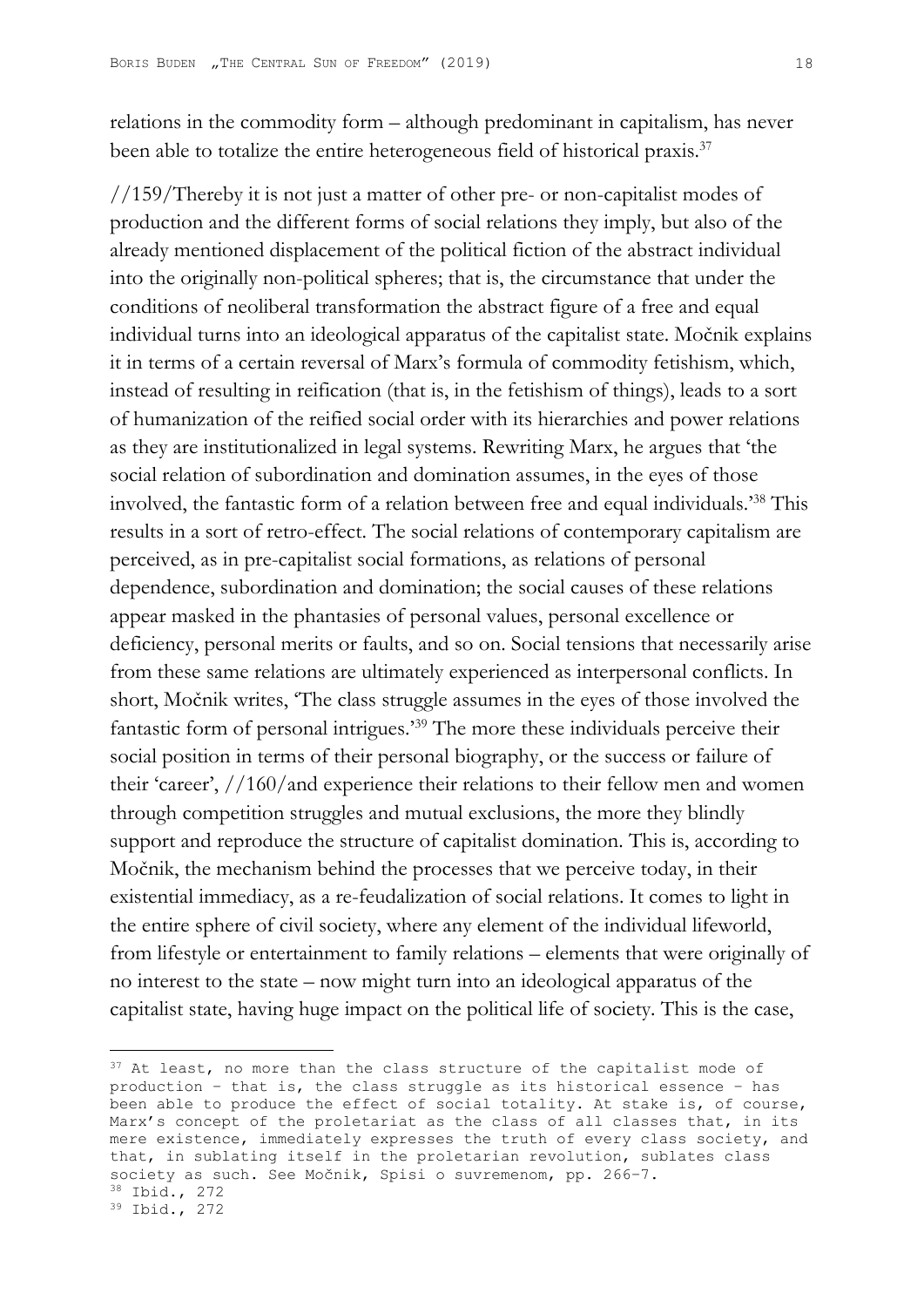for instance, with the phenomena of religious fundamentalism, ethnic nationalism and various excesses of identity politics. It shows itself also in the new governmental technologies: in the concept of corporate ethics, for instance, with its mythology of success and loyalty, omnipresent in today's corporations and large bureaucratic institutions in the fields of economy, finance and governance, where, as Močnik writes, a new noblesse de robe, the contemporary pendant to the famous second estate of the Ancien Régime, is in charge.<sup>40</sup>

In this picture of the future... The Middle Ages may have not been as dark as the common narrative suggests, but today's neoliberal capitalism is about to give them another chance. A quick glimpse of how the ongoing process of re-feudalization might change the world is given to us in a quotation taken from the introduction, written by Leon Trotsky in 1937, to Jack London's famous dystopian novel The Iron Heel:

## //161/

In this picture of the future there remains not a trace of democracy and peaceful progress. Over the mass of the deprived rise the castes of labour aristocracy, of praetorian army, of an all-penetrating police, with the financial oligarchy at the top. In reading it one does not believe his own eyes: it is precisely the picture of fascism, of its economy, of its governmental technique, its political psychology!<sup>41</sup>

Is this the world in which posterity will commemorate the second centenary of Karl Marx's Capital? Read in its perfect, ultimately canonized English translation only by a tiny Marxist fraction of the digital Republic of Letters, a new global community of scholars dominated by an even thinner aristocracy, the knights and barons of academic excellence who claim the possession of knowledge, as well as the privileges and influence it brings, as their inherited right, and whose social status is based on the labour of a growing army of cognitive serfs? And where shall these scholars discuss Karl Marx's critique of capitalism? In the castles and forts of the future knowledge societies, the elite global universities, still accessible only to a transnational caste of 'the successful'; in these old baroque institutions, which have survived until today not because they have so smartly adapted to the ever-changing world of new communications technologies, global trade and finance, and rapid growth of neoliberal economies, but rather because the social relations in this new world increasingly resemble those fixed and fast-frozen social formations of the

<sup>40</sup> Ibid., p. 274.

<sup>41</sup> See www.marxists.org/archive/trotsky/1937/xx/ironheel.htm; accessed March 201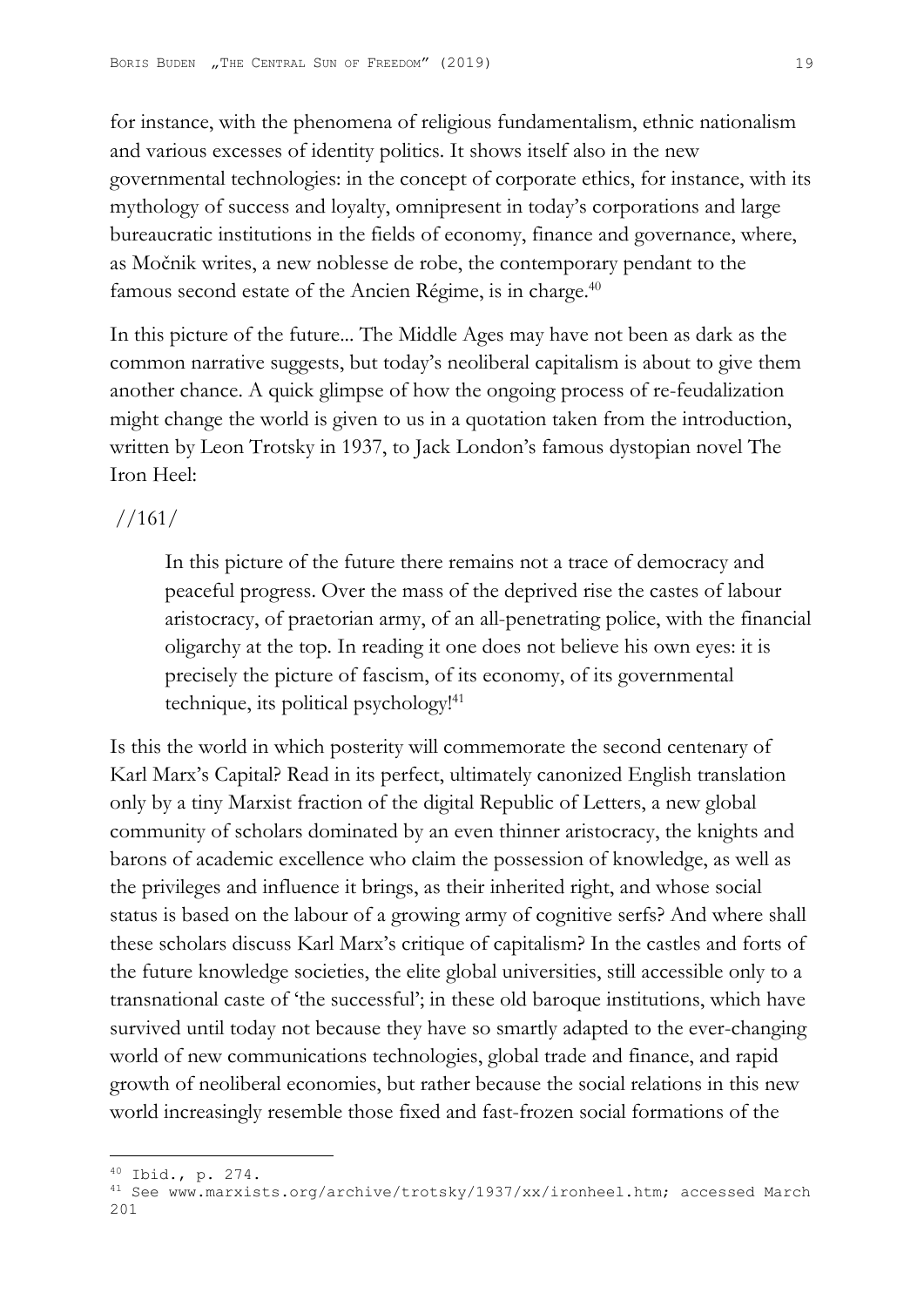pre-revolutionary absolutism in which these institutions were born.42 Finally, whom will they be addressing – the English-speaking global civil society of Anthony Giddens's 'clever people', who eagerly wait for the elite Marxist pundits to explain to them the mystery of commodity fetishism, the limits //162/of capital accumulation, and why capitalism still cannot survive its contradictions? There is an impression that the circle of those who still read and discuss Karl Marx's Capital is growing today, sometimes expanding into unexpected directions.43 But this impression is deceptive. In fact, the overall social, historical and cultural ground on which this new interest in Marx occurs is increasingly narrowing. It is shrinking together with the light of the central sun of freedom, the figure of the free and equal individual that has been for the last two centuries illuminating the worlds revolving around it. The more the sun cools down, ever-larger parts of its system are swallowed by the new vernacular darkness. And while here, around the dimming light of an old, tired and ever-weaker freedom, Capital is well preserved, lovingly taken care of and seriously discussed and studied – as is right and proper for such a valuable and long-canonized piece of the world's cultural heritage – there in the darkness people don't give a damn about the book. Rather, they get buried again with their holy Bibles, Qurans or Torahs, with their reconsecrated national myths, or the masterpieces of post-truth trash. But if it is true that they have abandoned Marx, it is even more true that Marx has abandoned them. He no longer talks to them in their new vernaculars – the languages of the decaying posttranslational societies that have become slow to catch up with the acceleration of technological development, global trade, finance and politics; that increasingly lose the capacity to convey the complexity of the contemporary world and to critically reflect upon its contradictions, dangers and chances; that have scrapped the ideas of enlightenment – which once raised them into the spheres of  $//163/secular$ universality, natural and human sciences, culture, the rule of law and political freedoms – to replace them with the neo-medieval 'values' of servitude, ignorance and superstition; that have sunk into their own ahistorical temporalities, without any relation to a common history, the languages of those who were liberated from Marx only to be left behind by global capitalism. They have accumulated an enormous capacity for political mobilization, but it is today increasingly activated

<sup>42</sup> Slovenian sociologist Jože Vogrinc, in Močnik, 'Utopizam s onu stranu utopizma', p. 273.

<sup>43 &#</sup>x27;John Cassidy, the New Yorker magazine's financial correspondent, told us in 1997 that Wall Street itself was full of study groups going through Marx's writings, trying to grasp and synthesize many of the ideas that are central to his work: "globalization, inequality, political corruption, modernization, impoverishment, technological progress ... the enervating nature of modern existence..." He was "the next great thinker" on the Street.' Berman, 'Tearing Away the Veils'.